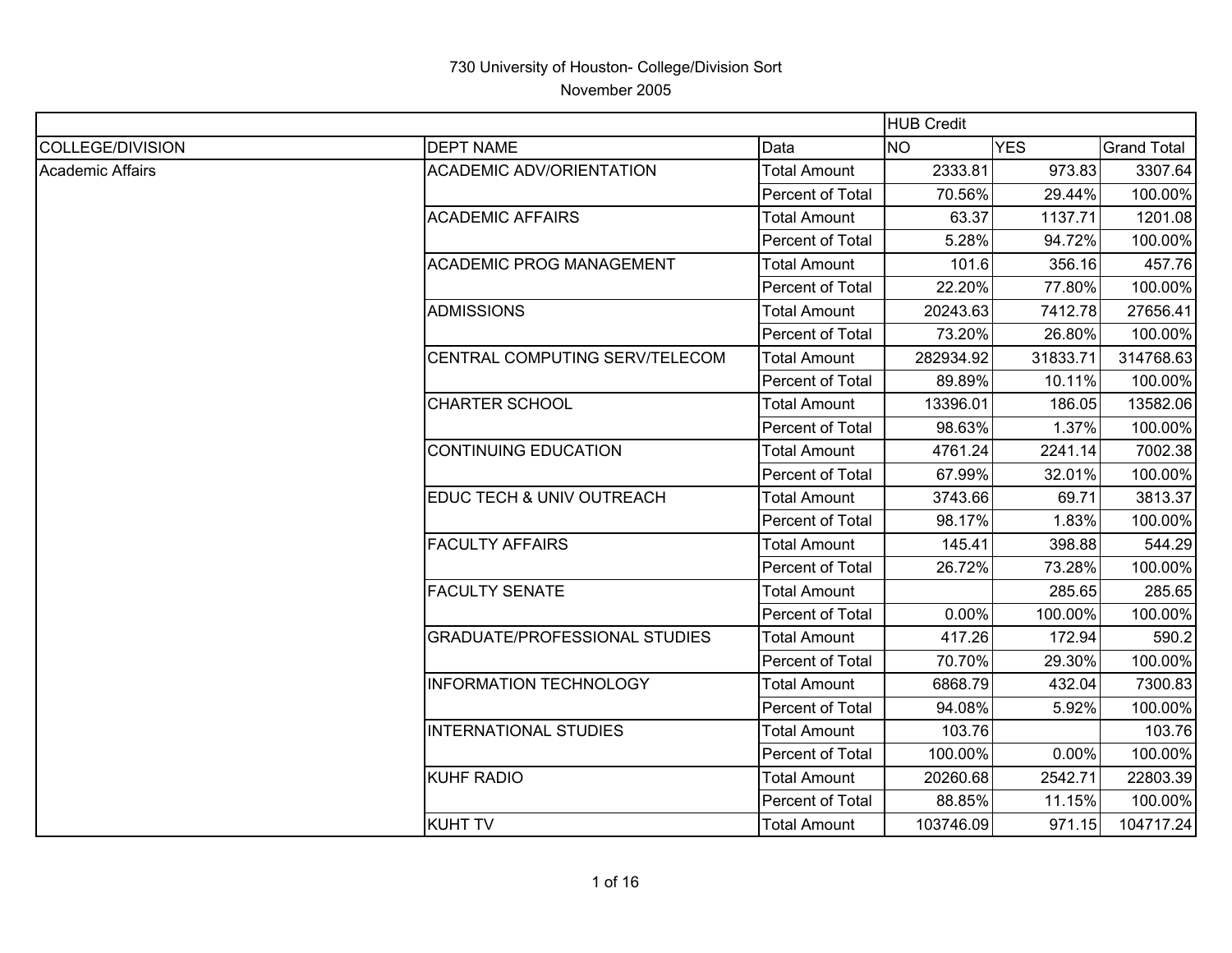|                                   |                                       |                         | <b>HUB Credit</b> |            |                    |
|-----------------------------------|---------------------------------------|-------------------------|-------------------|------------|--------------------|
| COLLEGE/DIVISION                  | <b>DEPT NAME</b>                      | Data                    | <b>NO</b>         | <b>YES</b> | <b>Grand Total</b> |
| Academic Affairs                  | <b>KUHT TV</b>                        | Percent of Total        | 99.07%            | 0.93%      | 100.00%            |
|                                   | <b>MANAGEMENT INFORMATION SYSTEMS</b> | <b>Total Amount</b>     | 128377.26         | 1205.97    | 129583.23          |
|                                   |                                       | Percent of Total        | 99.07%            | 0.93%      | 100.00%            |
|                                   | POLICY AND PLANNING ANALYSIS          | <b>Total Amount</b>     | 73.21             |            | 73.21              |
|                                   |                                       | <b>Percent of Total</b> | 100.00%           | 0.00%      | 100.00%            |
|                                   | <b>REGISTRATION AND ACADEMIC RECO</b> | <b>Total Amount</b>     | 16189.09          | 389.4      | 16578.49           |
|                                   |                                       | Percent of Total        | 97.65%            | 2.35%      | 100.00%            |
|                                   | <b>SCHOLARS COMMUNITY</b>             | <b>Total Amount</b>     | 694.89            | 868.55     | 1563.44            |
|                                   |                                       | Percent of Total        | 44.45%            | 55.55%     | 100.00%            |
|                                   | <b>SCHOLARSHIPS (SPECIAL)</b>         | <b>Total Amount</b>     | 1393.26           |            | 1393.26            |
|                                   |                                       | Percent of Total        | 100.00%           | 0.00%      | 100.00%            |
|                                   | <b>SCHOLARSHIPS AND FINANCIAL AID</b> | <b>Total Amount</b>     | 5678              |            | 5678               |
|                                   |                                       | <b>Percent of Total</b> | 100.00%           | 0.00%      | 100.00%            |
|                                   | SECURITY AND DISASTER RECOVERY        | <b>Total Amount</b>     | 9778.92           |            | 9778.92            |
|                                   |                                       | Percent of Total        | 100.00%           | 0.00%      | 100.00%            |
|                                   | TECHNOLOGY SUPPORT SERVICES           | <b>Total Amount</b>     | 53800.54          | 227074.86  | 280875.4           |
|                                   |                                       | Percent of Total        | 19.15%            | 80.85%     | 100.00%            |
|                                   | UNDERGRADUATE STUDIES                 | <b>Total Amount</b>     | 383.81            |            | 383.81             |
|                                   |                                       | Percent of Total        | 100.00%           | 0.00%      | 100.00%            |
| Academic Affairs Total Amount     |                                       |                         | 675489.21         | 278553.24  | 954042.45          |
| Academic Affairs Percent of Total |                                       |                         | 70.80%            | 29.20%     | 100.00%            |
| Administration and Finance        | <b>ADMIN - FINANCIAL SVCS</b>         | <b>Total Amount</b>     | 226.56            | 1184.22    | 1410.78            |
|                                   |                                       | <b>Percent of Total</b> | 16.06%            | 83.94%     | 100.00%            |
|                                   | <b>ADMINISTRATION &amp; FINANCE</b>   | <b>Total Amount</b>     | 1378.26           | 4807.21    | 6185.47            |
|                                   |                                       | Percent of Total        | 22.28%            | 77.72%     | 100.00%            |
|                                   | AVCIAVP-ADMINISTRATION                | <b>Total Amount</b>     | 10027.55          | 307.32     | 10334.87           |
|                                   |                                       | Percent of Total        | 97.03%            | 2.97%      | 100.00%            |
|                                   | <b>BUDGET</b>                         | <b>Total Amount</b>     | 453.39            | 79.09      | 532.48             |
|                                   |                                       | Percent of Total        | 85.15%            | 14.85%     | 100.00%            |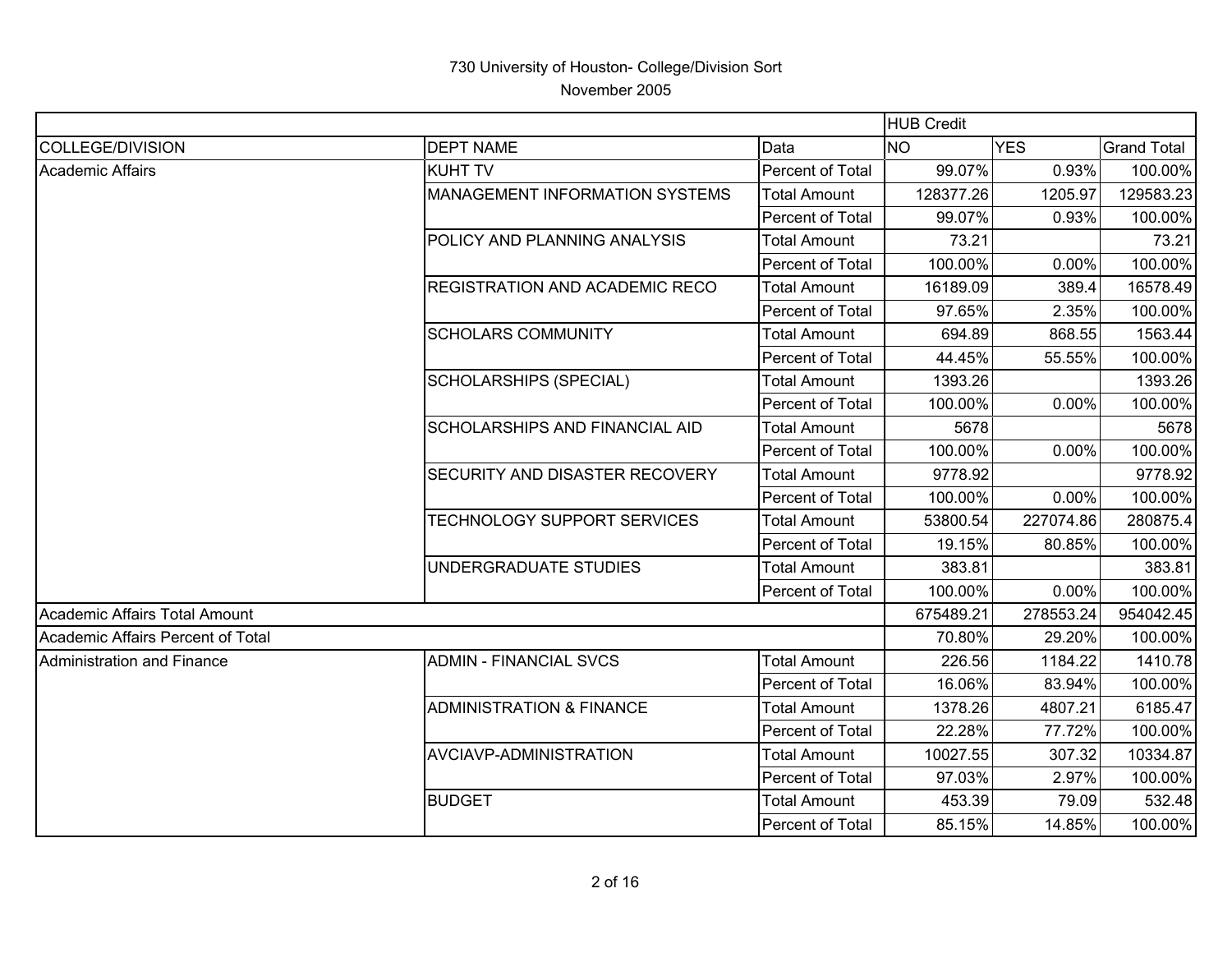|                                   |                                  |                         | <b>HUB Credit</b> |            |                    |
|-----------------------------------|----------------------------------|-------------------------|-------------------|------------|--------------------|
| <b>COLLEGE/DIVISION</b>           | <b>DEPT NAME</b>                 | Data                    | <b>NO</b>         | <b>YES</b> | <b>Grand Total</b> |
| <b>Administration and Finance</b> | ENVIRONMENTAL HEALTH RISK MGMT   | <b>Total Amount</b>     | 51698.41          | 2465.75    | 54164.16           |
|                                   |                                  | Percent of Total        | 95.45%            | 4.55%      | 100.00%            |
|                                   | <b>FACILITIES &amp; PLANNING</b> | <b>Total Amount</b>     | 1856247.84        | 325929.55  | 2182177.39         |
|                                   |                                  | Percent of Total        | 85.06%            | 14.94%     | 100.00%            |
|                                   | <b>FINANCE</b>                   | <b>Total Amount</b>     | 29995.74          | 30397.08   | 60392.82           |
|                                   |                                  | <b>Percent of Total</b> | 49.67%            | 50.33%     | 100.00%            |
|                                   | <b>FINANCIAL REPORTING</b>       | <b>Total Amount</b>     | 182.26            | 648.98     | 831.24             |
|                                   |                                  | Percent of Total        | 21.93%            | 78.07%     | 100.00%            |
|                                   | <b>HUB PROGRAMS</b>              | <b>Total Amount</b>     | 559.75            | 296.88     | 856.63             |
|                                   |                                  | Percent of Total        | 65.34%            | 34.66%     | 100.00%            |
|                                   | <b>HUMAN RESOURCES</b>           | <b>Total Amount</b>     | 7586.97           | 2073.45    | 9660.42            |
|                                   |                                  | <b>Percent of Total</b> | 78.54%            | 21.46%     | 100.00%            |
|                                   | <b>INST - BUDGET</b>             | <b>Total Amount</b>     |                   | 4773.66    | 4773.66            |
|                                   |                                  | Percent of Total        | 0.00%             | 100.00%    | 100.00%            |
|                                   | <b>INST - PLANT</b>              | <b>Total Amount</b>     | 1367710           | 30889      | 1398599            |
|                                   |                                  | Percent of Total        | 97.79%            | 2.21%      | 100.00%            |
|                                   | ONE CARD PROGRAM                 | <b>Total Amount</b>     | 107060.38         | 878.75     | 107939.13          |
|                                   |                                  | Percent of Total        | 99.19%            | 0.81%      | 100.00%            |
|                                   | PARKING & TRANSPORTATION         | <b>Total Amount</b>     | 137019.91         | 1200.05    | 138219.96          |
|                                   |                                  | Percent of Total        | 99.13%            | 0.87%      | 100.00%            |
|                                   | PHY PLANT-ADMINISTRATION         | <b>Total Amount</b>     | 111166.53         | 7450.96    | 118617.49          |
|                                   |                                  | Percent of Total        | 93.72%            | 6.28%      | 100.00%            |
|                                   | PHY PLANT-AUTOMOTIVE             | <b>Total Amount</b>     | 11346.69          | 4185.13    | 15531.82           |
|                                   |                                  | Percent of Total        | 73.05%            | 26.95%     | 100.00%            |
|                                   | PHY PLANT-BLDG MAINT             | <b>Total Amount</b>     | 36313.38          | 16035.57   | 52348.95           |
|                                   |                                  | Percent of Total        | 69.37%            | 30.63%     | 100.00%            |
|                                   | PHY PLANT-CUSTODIAL SVCS         | Total Amount            | 4522.43           |            | 4522.43            |
|                                   |                                  | Percent of Total        | 100.00%           | 0.00%      | 100.00%            |
|                                   | PHY PLANT-GROUNDS MAINT          | <b>Total Amount</b>     | 14216.76          | 777.65     | 14994.41           |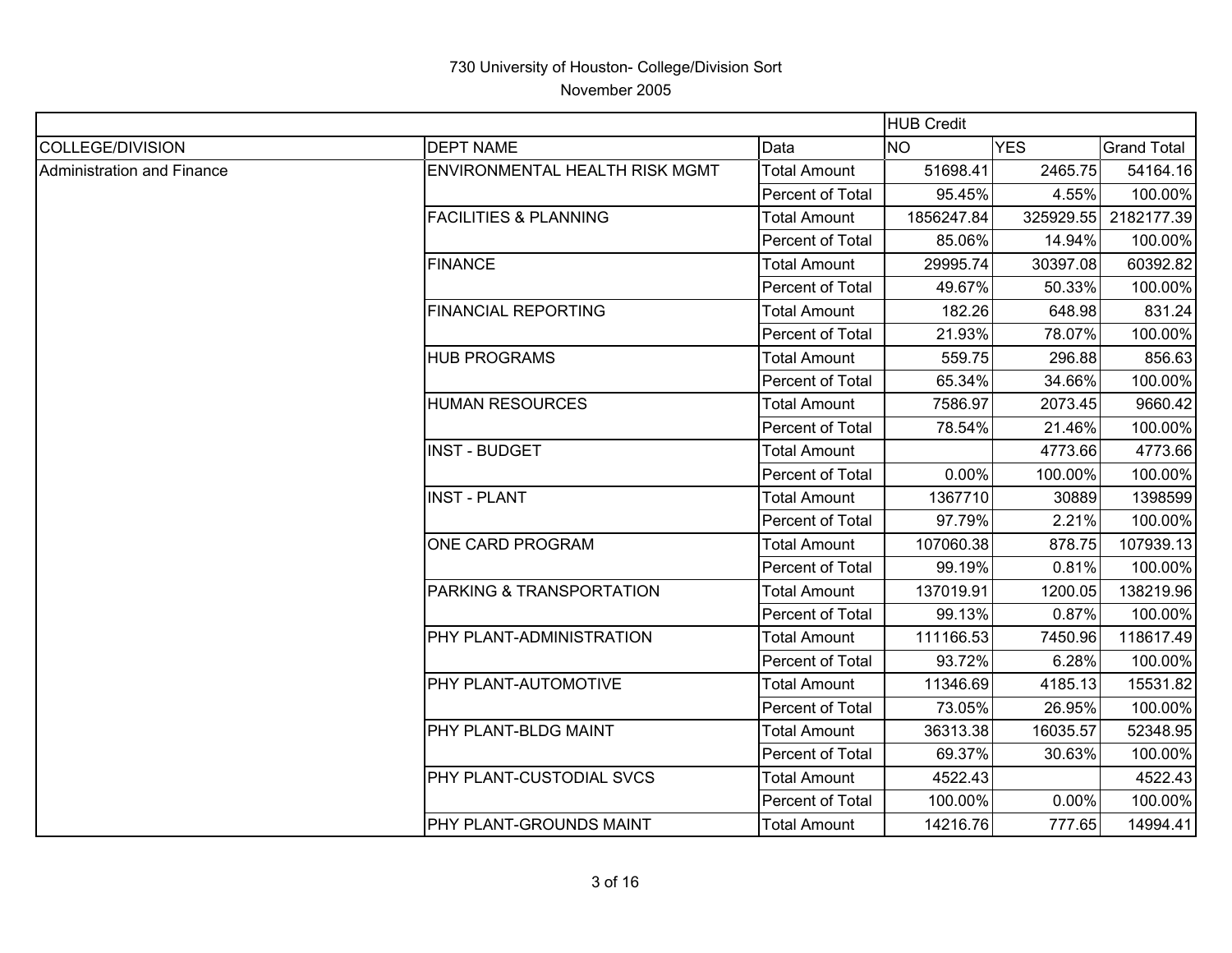|                                             |                                           |                         | <b>HUB Credit</b> |            |                    |
|---------------------------------------------|-------------------------------------------|-------------------------|-------------------|------------|--------------------|
| <b>COLLEGE/DIVISION</b>                     | <b>DEPT NAME</b>                          | Data                    | <b>NO</b>         | <b>YES</b> | <b>Grand Total</b> |
| Administration and Finance                  | PHY PLANT-GROUNDS MAINT                   | Percent of Total        | 94.81%            | 5.19%      | 100.00%            |
|                                             | <b>PHY PLANT-SOLID WASTE</b>              | <b>Total Amount</b>     | 3427.2            |            | 3427.2             |
|                                             |                                           | Percent of Total        | 100.00%           | 0.00%      | 100.00%            |
|                                             | <b>PHY PLANT-UTILITIES</b>                | Total Amount            | 114746.67         | 28264.12   | 143010.79          |
|                                             |                                           | Percent of Total        | 80.24%            | 19.76%     | 100.00%            |
|                                             | <b>POLICE</b>                             | <b>Total Amount</b>     | 19515.47          | 14289.82   | 33805.29           |
|                                             |                                           | Percent of Total        | 57.73%            | 42.27%     | 100.00%            |
|                                             | <b>POSTAL SERVICES</b>                    | <b>Total Amount</b>     | 5947.07           | 686.97     | 6634.04            |
|                                             |                                           | <b>Percent of Total</b> | 89.64%            | 10.36%     | 100.00%            |
|                                             | PRINTING                                  | <b>Total Amount</b>     | 30327.71          | 511        | 30838.71           |
|                                             |                                           | Percent of Total        | 98.34%            | 1.66%      | 100.00%            |
|                                             | <b>STUDENT FINANCIAL SERVICES</b>         | <b>Total Amount</b>     | 12497.14          | 2120.12    | 14617.26           |
|                                             |                                           | Percent of Total        | 85.50%            | 14.50%     | 100.00%            |
|                                             | <b>INST FINANCE</b>                       | <b>Total Amount</b>     | 21971.25          |            | 21971.25           |
|                                             |                                           | Percent of Total        | 100.00%           | 0.00%      | 100.00%            |
| Administration and Finance Total Amount     |                                           |                         | 3956145.32        | 480252.33  | 4436397.65         |
| Administration and Finance Percent of Total |                                           |                         | 89.17%            | 10.83%     | 100.00%            |
| Architecture                                | <b>DEAN, ARCHITECTURE</b>                 | <b>Total Amount</b>     | 13030.06          | 1675.59    | 14705.65           |
|                                             |                                           | Percent of Total        | 88.61%            | 11.39%     | 100.00%            |
| Architecture Total Amount                   |                                           |                         | 13030.06          | 1675.59    | 14705.65           |
| <b>Architecture Percent of Total</b>        |                                           |                         | 88.61%            | 11.39%     | 100.00%            |
| <b>Business Administration</b>              | <b>ACCOUNTANCY AND TAXATION</b>           | <b>Total Amount</b>     | 463.69            | 13179.2    | 13642.89           |
|                                             |                                           | Percent of Total        | 3.40%             | 96.60%     | 100.00%            |
|                                             | <b>CBA CAREER SERVICES CTR</b>            | Total Amount            | 6915.22           | 1003.02    | 7918.24            |
|                                             |                                           | Percent of Total        | 87.33%            | 12.67%     | 100.00%            |
|                                             | <b>CTR FOR ENTREPRENEURSHIP &amp; INN</b> | <b>Total Amount</b>     | 2721.05           | 694.66     | 3415.71            |
|                                             |                                           | Percent of Total        | 79.66%            | 20.34%     | 100.00%            |
|                                             | CTR FOR EXECUTIVE DEVELOPMENT             | <b>Total Amount</b>     | 937.49            | 1191.19    | 2128.68            |
|                                             |                                           | Percent of Total        | 44.04%            | 55.96%     | 100.00%            |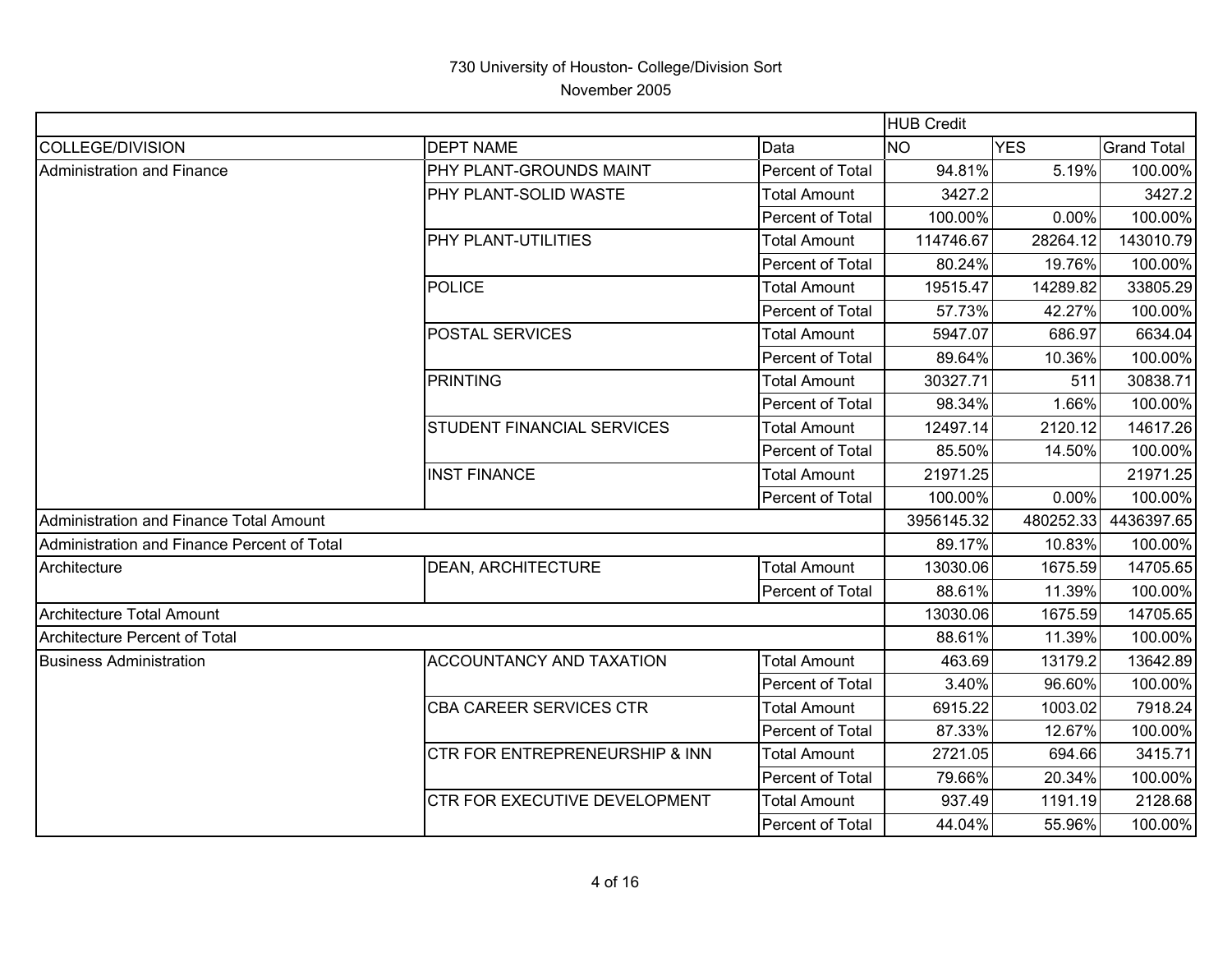|                                             |                                       |                     | <b>HUB Credit</b> |            |                    |
|---------------------------------------------|---------------------------------------|---------------------|-------------------|------------|--------------------|
| COLLEGE/DIVISION                            | <b>DEPT NAME</b>                      | Data                | <b>NO</b>         | <b>YES</b> | <b>Grand Total</b> |
| <b>Business Administration</b>              | DEAN, BUSINESS ADMINISTRATION         | <b>Total Amount</b> | 70036.3           | 46067.31   | 116103.61          |
|                                             |                                       | Percent of Total    | 60.32%            | 39.68%     | 100.00%            |
|                                             | <b>DECISION AND INFORMATION SCIEN</b> | <b>Total Amount</b> | 498.43            | 8932.11    | 9430.54            |
|                                             |                                       | Percent of Total    | 5.29%             | 94.71%     | 100.00%            |
|                                             | <b>EXECUTIVE DEGREE PROGRAMS</b>      | <b>Total Amount</b> | 31847.55          | 2918.84    | 34766.39           |
|                                             |                                       | Percent of Total    | 91.60%            | 8.40%      | 100.00%            |
|                                             | FINANCE                               | Total Amount        | 906.46            | 5613.63    | 6520.09            |
|                                             |                                       | Percent of Total    | 13.90%            | 86.10%     | 100.00%            |
|                                             | GULF COAST SMALL BUS. DEVEL CE        | Total Amount        | 8812.03           | 6473.44    | 15285.47           |
|                                             |                                       | Percent of Total    | 57.65%            | 42.35%     | 100.00%            |
|                                             | <b>INFORMATION SYSTEMS RESEARCH C</b> | <b>Total Amount</b> | 34.2              |            | 34.2               |
|                                             |                                       | Percent of Total    | 100.00%           | 0.00%      | 100.00%            |
|                                             | MANAGEMENT                            | Total Amount        | 347.63            | 4824.16    | 5171.79            |
|                                             |                                       | Percent of Total    | 6.72%             | 93.28%     | 100.00%            |
|                                             | MARKETING                             | <b>Total Amount</b> | 20890.34          | 1424.34    | 22314.68           |
|                                             |                                       | Percent of Total    | 93.62%            | 6.38%      | 100.00%            |
|                                             | MBA STUDENT SERVICES CENTER           | <b>Total Amount</b> |                   | 1435.52    | 1435.52            |
|                                             |                                       | Percent of Total    | 0.00%             | 100.00%    | 100.00%            |
|                                             | <b>RESEARCH AND INSTR COMPUTING S</b> | <b>Total Amount</b> | 34475.45          | 1366.95    | 35842.4            |
|                                             |                                       | Percent of Total    | 96.19%            | 3.81%      | 100.00%            |
|                                             | UNDERGRAD BUSINESS PROG               | <b>Total Amount</b> | 542.28            | 589.86     | 1132.14            |
|                                             |                                       | Percent of Total    | 47.90%            | 52.10%     | 100.00%            |
| <b>Business Administration Total Amount</b> |                                       |                     | 179428.12         | 95714.23   | 275142.35          |
| Business Administration Percent of Total    |                                       |                     | 65.21%            | 34.79%     | 100.00%            |
| Education                                   | CENTER FOR INFO TECH IN EDUCATION     | <b>Total Amount</b> | 6193.32           | 61670.12   | 67863.44           |
|                                             |                                       | Percent of Total    | 9.13%             | 90.87%     | 100.00%            |
|                                             | CONSISTENCY MGMT & COOP DISCIP        | <b>Total Amount</b> | 50136.49          | 5680.74    | 55817.23           |
|                                             |                                       | Percent of Total    | 89.82%            | 10.18%     | 100.00%            |
|                                             | <b>CURRICULUM AND INSTRUCTION</b>     | <b>Total Amount</b> | 9322.06           | 956.01     | 10278.07           |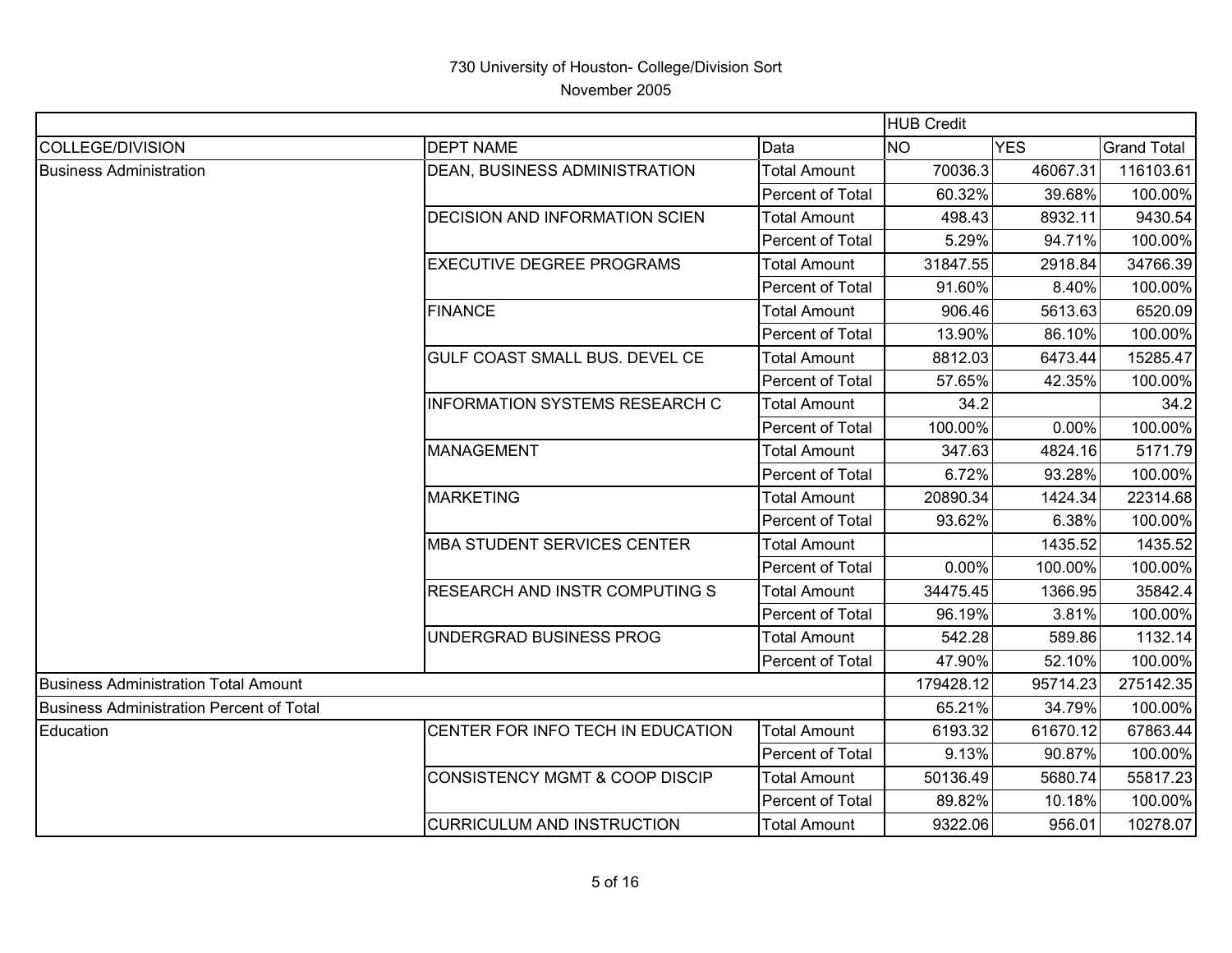|                                   |                                     |                         | <b>HUB Credit</b> |            |                    |
|-----------------------------------|-------------------------------------|-------------------------|-------------------|------------|--------------------|
| COLLEGE/DIVISION                  | <b>DEPT NAME</b>                    | Data                    | <b>NO</b>         | <b>YES</b> | <b>Grand Total</b> |
| Education                         | <b>CURRICULUM AND INSTRUCTION</b>   | Percent of Total        | 90.70%            | 9.30%      | 100.00%            |
|                                   | <b>DEAN, EDUCATION</b>              | <b>Total Amount</b>     | 23503.49          | 6656.57    | 30160.06           |
|                                   |                                     | Percent of Total        | 77.93%            | 22.07%     | 100.00%            |
|                                   | EDU. LEADERSHIP & CULTURAL STU      | Total Amount            | 294.01            | 202.87     | 496.88             |
|                                   |                                     | Percent of Total        | 59.17%            | 40.83%     | 100.00%            |
|                                   | <b>EDUCATIONAL PSYCHOLOGY</b>       | <b>Total Amount</b>     | 2428.71           | 10671.74   | 13100.45           |
|                                   |                                     | Percent of Total        | 18.54%            | 81.46%     | 100.00%            |
|                                   | <b>HEALTH AND HUMAN PERFORMANCE</b> | <b>Total Amount</b>     | 50481.6           | 4699.36    | 55180.96           |
|                                   |                                     | Percent of Total        | 91.48%            | 8.52%      | 100.00%            |
|                                   | HUMAN DEVELOPMENT LAB               | <b>Total Amount</b>     | 6208.34           | 637.07     | 6845.41            |
|                                   |                                     | <b>Percent of Total</b> | 90.69%            | 9.31%      | 100.00%            |
|                                   | TEACHER EDUCATION AND CERTIFIC      | <b>Total Amount</b>     | 1135.82           | 554.12     | 1689.94            |
|                                   |                                     | Percent of Total        | 67.21%            | 32.79%     | 100.00%            |
|                                   | TEX CTR FOR UNIV/SCHOOL PRTSHP      | <b>Total Amount</b>     | 1216.19           | 2019.24    | 3235.43            |
|                                   |                                     | Percent of Total        | 37.59%            | 62.41%     | 100.00%            |
| <b>Education Total Amount</b>     |                                     |                         | 150920.03         | 93747.84   | 244667.87          |
| <b>Education Percent of Total</b> |                                     |                         | 61.68%            | 38.32%     | 100.00%            |
| Engineering                       | <b>CHEMICAL ENGINEERING</b>         | <b>Total Amount</b>     | 87069.35          | 4314.93    | 91384.28           |
|                                   |                                     | Percent of Total        | 95.28%            | 4.72%      | 100.00%            |
|                                   | <b>CIVIL ENGINEERING</b>            | <b>Total Amount</b>     | 5879.24           | 10809.93   | 16689.17           |
|                                   |                                     | <b>Percent of Total</b> | 35.23%            | 64.77%     | 100.00%            |
|                                   | COMPOSITE ENGR APPLICATIONS CT      | <b>Total Amount</b>     | 4257.46           | 647.34     | 4904.8             |
|                                   |                                     | Percent of Total        | 86.80%            | 13.20%     | 100.00%            |
|                                   | <b>CTR FOR INNOVATIVE GROUTING</b>  | Total Amount            | 1815.5            |            | 1815.5             |
|                                   |                                     | Percent of Total        | 100.00%           | 0.00%      | 100.00%            |
|                                   | <b>DEAN, ENGINEERING</b>            | <b>Total Amount</b>     | 48866.56          | 13023.02   | 61889.58           |
|                                   |                                     | Percent of Total        | 78.96%            | 21.04%     | 100.00%            |
|                                   | ELECTRICAL ENGINEERING              | <b>Total Amount</b>     | 8950.65           | 5308.45    | 14259.1            |
|                                   |                                     | Percent of Total        | 62.77%            | 37.23%     | 100.00%            |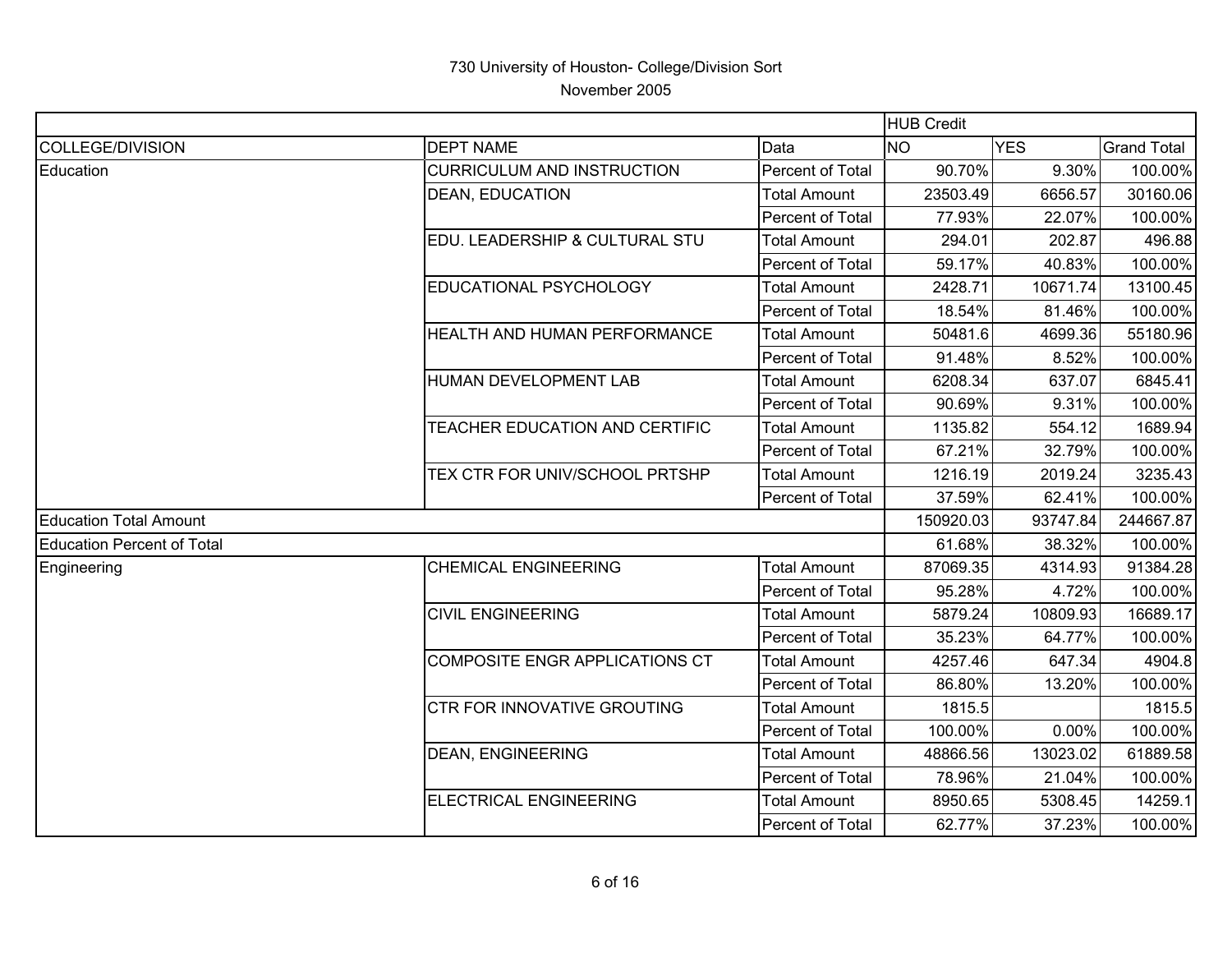|                                                 |                                       |                     | <b>HUB Credit</b> |            |                    |
|-------------------------------------------------|---------------------------------------|---------------------|-------------------|------------|--------------------|
| COLLEGE/DIVISION                                | <b>DEPT NAME</b>                      | Data                | <b>NO</b>         | <b>YES</b> | <b>Grand Total</b> |
| Engineering                                     | <b>ENGINEERING SERVICES</b>           | <b>Total Amount</b> | 729.79            | 331.12     | 1060.91            |
|                                                 |                                       | Percent of Total    | 68.79%            | 31.21%     | 100.00%            |
|                                                 | <b>INDUSTRIAL ENGINEERING</b>         | <b>Total Amount</b> | 9740.76           | 1469.51    | 11210.27           |
|                                                 |                                       | Percent of Total    | 86.89%            | 13.11%     | 100.00%            |
|                                                 | MECHANICAL ENGINEERING                | <b>Total Amount</b> | 55777.29          | 6399.38    | 62176.67           |
|                                                 |                                       | Percent of Total    | 89.71%            | 10.29%     | 100.00%            |
| <b>Engineering Total Amount</b>                 |                                       |                     | 223086.6          | 42303.68   | 265390.28          |
| Engineering Percent of Total                    |                                       |                     | 84.06%            | 15.94%     | 100.00%            |
| Graduate School of Social Work                  | <b>AMERICAN HUMANICS</b>              | <b>Total Amount</b> | 5.16              |            | 5.16               |
|                                                 |                                       | Percent of Total    | 100.00%           | 0.00%      | 100.00%            |
|                                                 | <b>DEAN, SOCIAL WORK</b>              | <b>Total Amount</b> | 11785.52          | 5840.42    | 17625.94           |
|                                                 |                                       | Percent of Total    | 66.86%            | 33.14%     | 100.00%            |
|                                                 | <b>FIELD OFFICE</b>                   | <b>Total Amount</b> | 368               | 15.06      | 383.06             |
|                                                 |                                       | Percent of Total    | 96.07%            | 3.93%      | 100.00%            |
|                                                 | <b>MSW ADMISSIONS OFFICE</b>          | <b>Total Amount</b> | 148.89            | 1250       | 1398.89            |
|                                                 |                                       | Percent of Total    | 10.64%            | 89.36%     | 100.00%            |
|                                                 | <b>PHD PROGRAM</b>                    | <b>Total Amount</b> | 305               |            | 305                |
|                                                 |                                       | Percent of Total    | 100.00%           | 0.00%      | 100.00%            |
|                                                 | <b>SOC WRK ACADEMY FOR RSRCH/PRAC</b> | <b>Total Amount</b> | 14854.19          | 1953.7     | 16807.89           |
|                                                 |                                       | Percent of Total    | 88.38%            | 11.62%     | 100.00%            |
| Graduate School of Social Work Total Amount     |                                       |                     | 27466.76          | 9059.18    | 36525.94           |
| Graduate School of Social Work Percent of Total |                                       |                     | 75.20%            | 24.80%     | 100.00%            |
| Honors College                                  | <b>DEAN, HONORS COLLEGE</b>           | <b>Total Amount</b> | 9934.84           | 7398.04    | 17332.88           |
|                                                 |                                       | Percent of Total    | 57.32%            | 42.68%     | 100.00%            |
|                                                 | <b>HONORS COLLEGE</b>                 | <b>Total Amount</b> | 1174.81           |            | 1174.81            |
|                                                 |                                       | Percent of Total    | 100.00%           | 0.00%      | 100.00%            |
| Honors College Total Amount                     |                                       |                     | 11109.65          | 7398.04    | 18507.69           |
| Honors College Percent of Total                 |                                       |                     | 60.03%            | 39.97%     | 100.00%            |
| Hotel and Restaurant Management                 | DEAN, HOTEL & RESTAURANT MANAG        | <b>Total Amount</b> | 25823.32          | 832.48     | 26655.8            |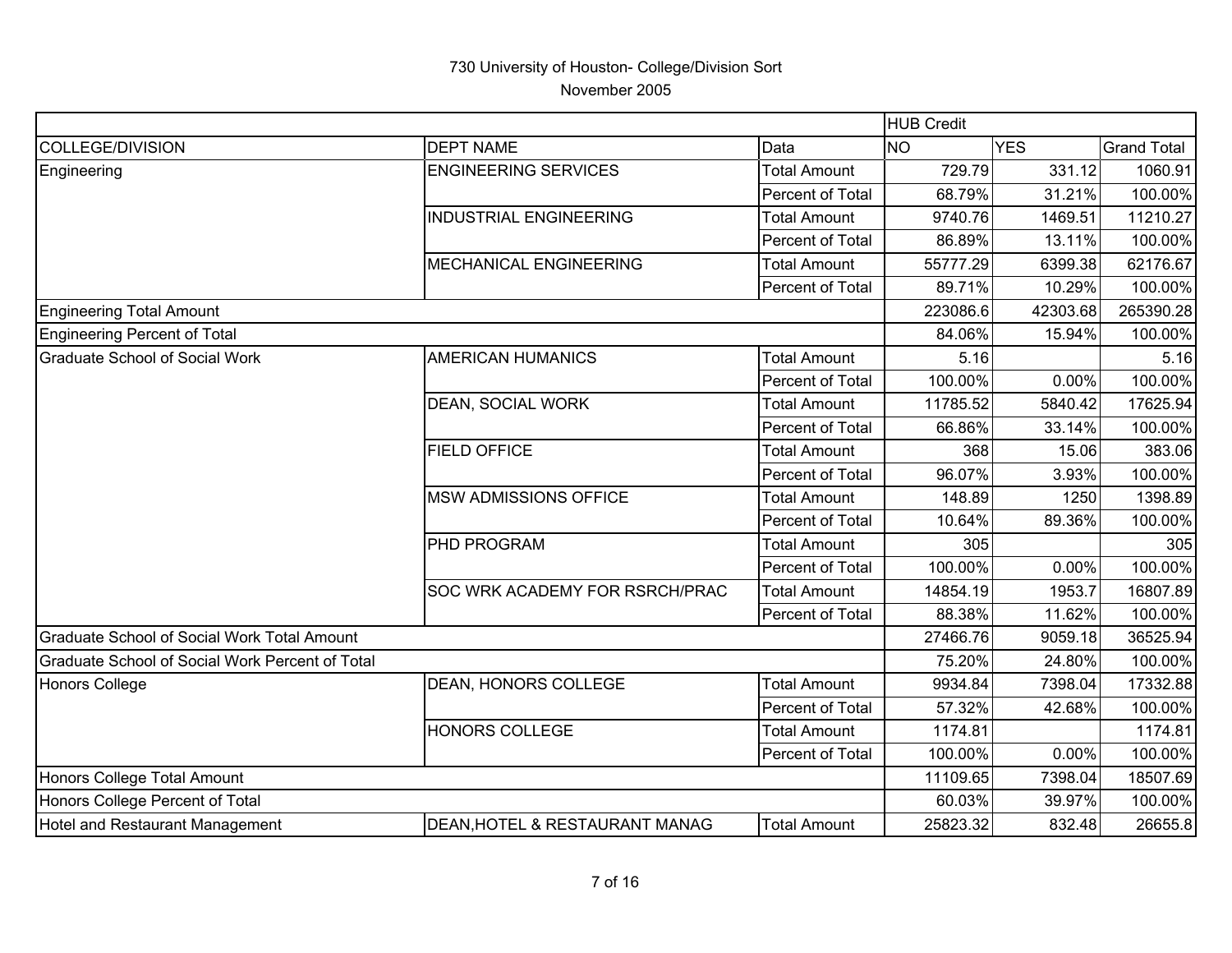|                                                  |                                |                     | HUB Credit |            |                    |
|--------------------------------------------------|--------------------------------|---------------------|------------|------------|--------------------|
| <b>COLLEGE/DIVISION</b>                          | <b>DEPT NAME</b>               | Data                | <b>NO</b>  | <b>YES</b> | <b>Grand Total</b> |
| Hotel and Restaurant Management                  | DEAN, HOTEL & RESTAURANT MANAG | Percent of Total    | 96.88%     | 3.12%      | 100.00%            |
|                                                  | HOTEL AND RESTAURANT MANAGEMEN | <b>Total Amount</b> | 103906.46  | 23687.84   | 127594.3           |
|                                                  |                                | Percent of Total    | 81.44%     | 18.56%     | 100.00%            |
| Hotel and Restaurant Management Total Amount     |                                |                     | 129729.78  | 24520.32   | 154250.1           |
| Hotel and Restaurant Management Percent of Total |                                |                     | 84.10%     | 15.90%     | 100.00%            |
| Law Center                                       | DEAN, LAW                      | <b>Total Amount</b> | 47324.88   | 30694.42   | 78019.3            |
|                                                  |                                | Percent of Total    | 60.66%     | 39.34%     | 100.00%            |
|                                                  | LAW INFORMATION TECHNOLOGY     | <b>Total Amount</b> | 8912.17    | 4640.75    | 13552.92           |
|                                                  |                                | Percent of Total    | 65.76%     | 34.24%     | 100.00%            |
|                                                  | <b>LAW LIBRARY</b>             | <b>Total Amount</b> | 16655.78   | 2287.63    | 18943.41           |
|                                                  |                                | Percent of Total    | 87.92%     | 12.08%     | 100.00%            |
| Law Center Total Amount                          |                                | 72892.83            | 37622.8    | 110515.63  |                    |
| Law Center Percent of Total                      |                                |                     | 65.96%     | 34.04%     | 100.00%            |
| <b>Liberal Arts and Social Sciences</b>          | <b>AEROSPACE STUDIES</b>       | <b>Total Amount</b> | 755        | 74.89      | 829.89             |
|                                                  |                                | Percent of Total    | 90.98%     | 9.02%      | 100.00%            |
|                                                  | AFRICAN-AMERICAN STUDIES       | <b>Total Amount</b> | 2847.41    | 2757.68    | 5605.09            |
|                                                  |                                | Percent of Total    | 50.80%     | 49.20%     | 100.00%            |
|                                                  | <b>ANTHROPOLOGY</b>            | <b>Total Amount</b> |            | 1276.39    | 1276.39            |
|                                                  |                                | Percent of Total    | 0.00%      | 100.00%    | 100.00%            |
|                                                  | <b>ART</b>                     | <b>Total Amount</b> | 10385.03   | 11002.9    | 21387.93           |
|                                                  |                                | Percent of Total    | 48.56%     | 51.44%     | 100.00%            |
|                                                  | <b>ARTE PUBLICO</b>            | <b>Total Amount</b> | 38294.02   | 904.37     | 39198.39           |
|                                                  |                                | Percent of Total    | 97.69%     | 2.31%      | 100.00%            |
|                                                  | <b>BAND</b>                    | <b>Total Amount</b> | 27095.67   |            | 27095.67           |
|                                                  |                                | Percent of Total    | 100.00%    | 0.00%      | 100.00%            |
|                                                  | <b>BLAFFER GALLERY</b>         | <b>Total Amount</b> | 30115.07   | 1563.81    | 31678.88           |
|                                                  |                                | Percent of Total    | 95.06%     | 4.94%      | 100.00%            |
|                                                  | CENTER FOR PUBLIC POLICY       | <b>Total Amount</b> | 820.62     |            | 820.62             |
|                                                  |                                | Percent of Total    | 100.00%    | 0.00%      | 100.00%            |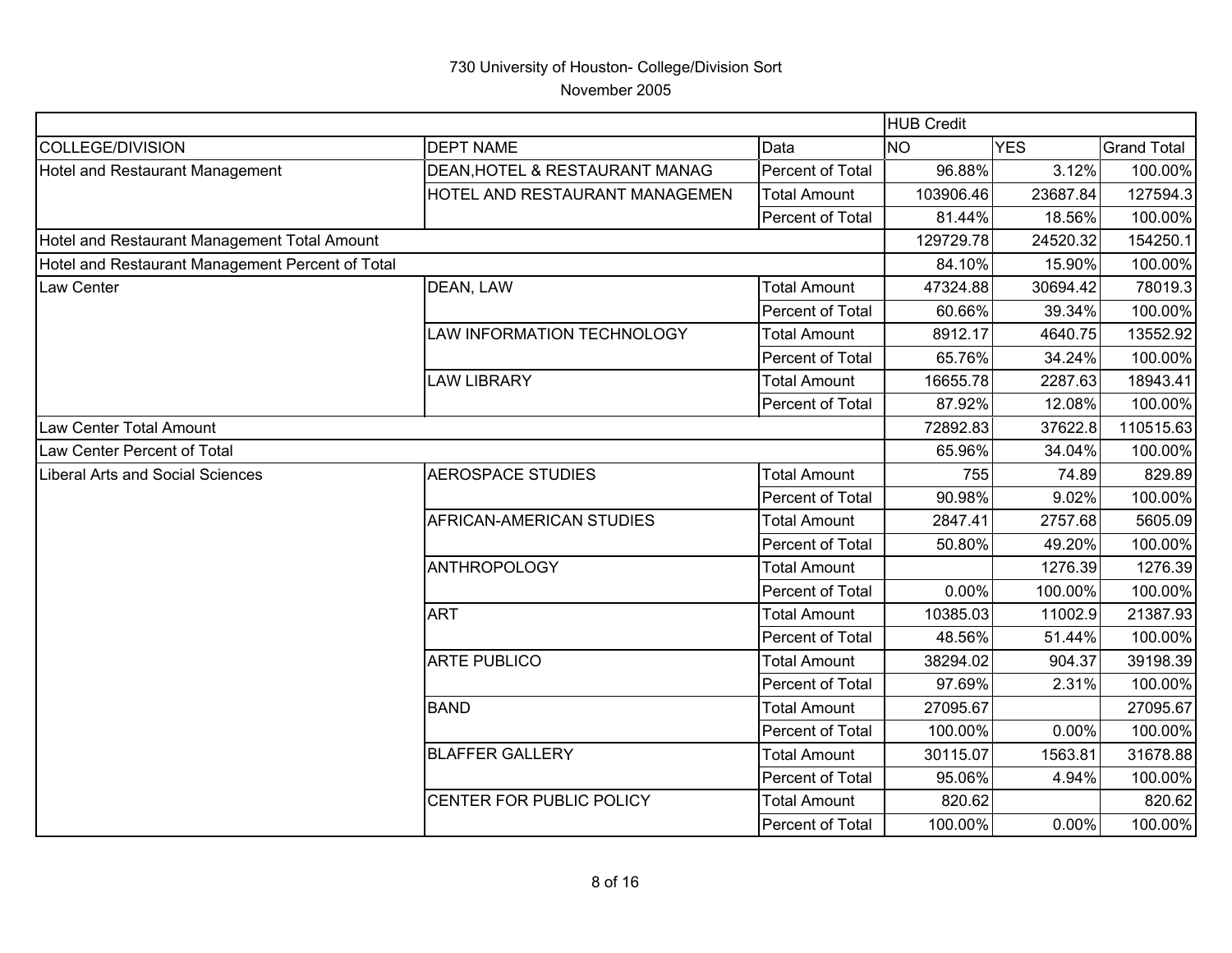|                                         |                                 |                         | <b>HUB Credit</b> |            |                    |
|-----------------------------------------|---------------------------------|-------------------------|-------------------|------------|--------------------|
| <b>COLLEGE/DIVISION</b>                 | <b>DEPT NAME</b>                | Data                    | <b>NO</b>         | <b>YES</b> | <b>Grand Total</b> |
| <b>Liberal Arts and Social Sciences</b> | <b>COMMUNICATION</b>            | <b>Total Amount</b>     | 23763.08          | 1198.1     | 24961.18           |
|                                         |                                 | Percent of Total        | 95.20%            | 4.80%      | 100.00%            |
|                                         | <b>COMMUNICATIONS DISORDERS</b> | <b>Total Amount</b>     | 3721.14           | 105.23     | 3826.37            |
|                                         |                                 | <b>Percent of Total</b> | 97.25%            | 2.75%      | 100.00%            |
|                                         | DEAN, LIBERAL ARTS & SOC SCI    | <b>Total Amount</b>     | 8715.17           | 6080.54    | 14795.71           |
|                                         |                                 | Percent of Total        | 58.90%            | 41.10%     | 100.00%            |
|                                         | <b>ECONOMICS</b>                | <b>Total Amount</b>     | 34066.34          | 291.63     | 34357.97           |
|                                         |                                 | Percent of Total        | 99.15%            | 0.85%      | 100.00%            |
|                                         | <b>ENGLISH</b>                  | Total Amount            | 17864.58          | 3911.97    | 21776.55           |
|                                         |                                 | Percent of Total        | 82.04%            | 17.96%     | 100.00%            |
|                                         | <b>HISTORY</b>                  | <b>Total Amount</b>     | 7994.98           | 613.68     | 8608.66            |
|                                         |                                 | <b>Percent of Total</b> | 92.87%            | 7.13%      | 100.00%            |
|                                         | <b>MEXICAN-AMERICAN STUDIES</b> | <b>Total Amount</b>     | 4482.87           | 1597.14    | 6080.01            |
|                                         |                                 | Percent of Total        | 73.73%            | 26.27%     | 100.00%            |
|                                         | <b>MILITARY SCIENCE</b>         | <b>Total Amount</b>     | 585.7             | 552.54     | 1138.24            |
|                                         |                                 | Percent of Total        | 51.46%            | 48.54%     | 100.00%            |
|                                         | MODERN AND CLASSICAL LANGUAGES  | <b>Total Amount</b>     | 14319.11          | 2026.98    | 16346.09           |
|                                         |                                 | Percent of Total        | 87.60%            | 12.40%     | 100.00%            |
|                                         | <b>MUSIC</b>                    | <b>Total Amount</b>     | 34306.19          | 9164.91    | 43471.1            |
|                                         |                                 | Percent of Total        | 78.92%            | 21.08%     | 100.00%            |
|                                         | <b>PHILOSOPHY</b>               | <b>Total Amount</b>     | 65.84             | 10738.36   | 10804.2            |
|                                         |                                 | Percent of Total        | 0.61%             | 99.39%     | 100.00%            |
|                                         | POLITICAL SCIENCE               | <b>Total Amount</b>     | 3643.45           | 834.46     | 4477.91            |
|                                         |                                 | Percent of Total        | 81.36%            | 18.64%     | 100.00%            |
|                                         | <b>PSYCHOLOGY</b>               | <b>Total Amount</b>     | 4516.23           | 2139.37    | 6655.6             |
|                                         |                                 | Percent of Total        | 67.86%            | 32.14%     | 100.00%            |
|                                         | <b>SOCIOLOGY</b>                | <b>Total Amount</b>     | 328               | 2612.49    | 2940.49            |
|                                         |                                 | Percent of Total        | 11.15%            | 88.85%     | 100.00%            |
|                                         | <b>THEATRE</b>                  | <b>Total Amount</b>     | 10835.17          | 830.34     | 11665.51           |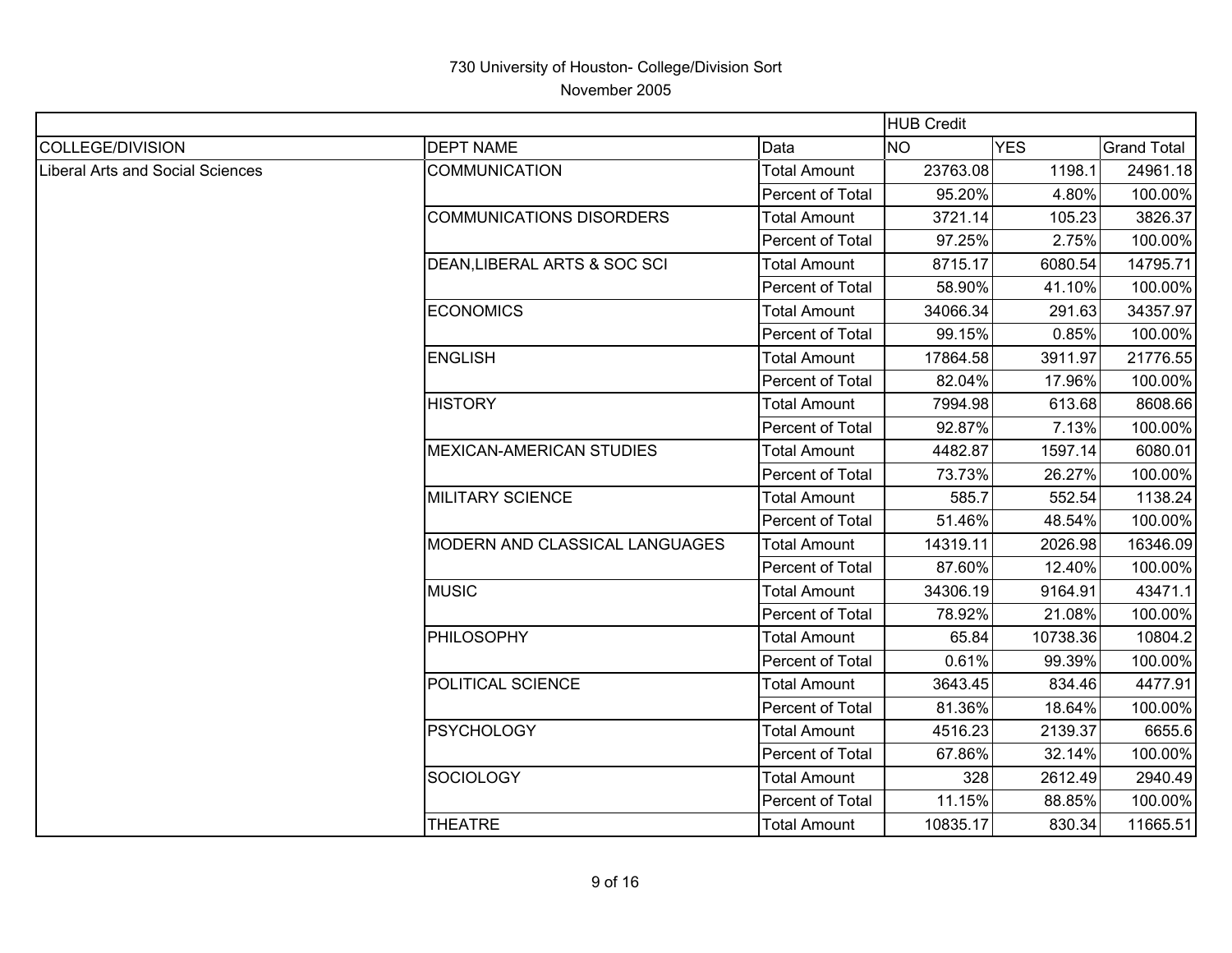|                                                   |                                          |                     | <b>HUB Credit</b> |            |                    |
|---------------------------------------------------|------------------------------------------|---------------------|-------------------|------------|--------------------|
| COLLEGE/DIVISION                                  | <b>DEPT NAME</b>                         | Data                | <b>NO</b>         | <b>YES</b> | <b>Grand Total</b> |
| Liberal Arts and Social Sciences                  | <b>THEATRE</b>                           | Percent of Total    | 92.88%            | 7.12%      | 100.00%            |
|                                                   | <b>WOMEN'S STUDIES PROGRAM</b>           | <b>Total Amount</b> | 19898.36          |            | 19898.36           |
|                                                   |                                          | Percent of Total    | 100.00%           | 0.00%      | 100.00%            |
|                                                   | <b>WRITING CENTER</b>                    | <b>Total Amount</b> | 1958.57           | 758.49     | 2717.06            |
|                                                   |                                          | Percent of Total    | 72.08%            | 27.92%     | 100.00%            |
| Liberal Arts and Social Sciences Total Amount     |                                          |                     | 301377.6          | 61036.27   | 362413.87          |
| Liberal Arts and Social Sciences Percent of Total |                                          |                     | 83.16%            | 16.84%     | 100.00%            |
| Library                                           | <b>UNIVERSITY LIBRARIES</b>              | <b>Total Amount</b> | 580560.04         | 166780.74  | 747340.78          |
|                                                   |                                          | Percent of Total    | 77.68%            | 22.32%     | 100.00%            |
| <b>Library Total Amount</b>                       |                                          |                     | 580560.04         | 166780.74  | 747340.78          |
| Library Percent of Total                          |                                          |                     | 77.68%            | 22.32%     | 100.00%            |
| Natural Science and Mathematics                   | <b>BIOCHEM &amp; BIOPHYS SCIENCE-OLD</b> | <b>Total Amount</b> | 711.07            |            | 711.07             |
|                                                   |                                          | Percent of Total    | 100.00%           | 0.00%      | 100.00%            |
|                                                   | <b>BIOLOGY &amp; BIOCHEMISTRY</b>        | <b>Total Amount</b> | 159196.24         | 3808.8     | 163005.04          |
|                                                   |                                          | Percent of Total    | 97.66%            | 2.34%      | 100.00%            |
|                                                   | <b>CHEMISTRY</b>                         | <b>Total Amount</b> | 82966.83          | 6465.37    | 89432.2            |
|                                                   |                                          | Percent of Total    | 92.77%            | 7.23%      | 100.00%            |
|                                                   | <b>COMPUTER SCIENCE</b>                  | <b>Total Amount</b> | 9970.61           | 25400.44   | 35371.05           |
|                                                   |                                          | Percent of Total    | 28.19%            | 71.81%     | 100.00%            |
|                                                   | DEAN, NATURAL SCIENCE & MATHE            | <b>Total Amount</b> | 28954.05          | 1369.38    | 30323.43           |
|                                                   |                                          | Percent of Total    | 95.48%            | 4.52%      | 100.00%            |
|                                                   | <b>GEOLOGY</b>                           | <b>Total Amount</b> | 76016.89          | 5820.57    | 81837.46           |
|                                                   |                                          | Percent of Total    | 92.89%            | 7.11%      | 100.00%            |
|                                                   | <b>IMAQS</b>                             | <b>Total Amount</b> | 2794.48           |            | 2794.48            |
|                                                   |                                          | Percent of Total    | 100.00%           | 0.00%      | 100.00%            |
|                                                   | <b>INSTITUTE FOR MOLECULAR DESIGN</b>    | <b>Total Amount</b> | 1705.76           | 2222.05    | 3927.81            |
|                                                   |                                          | Percent of Total    | 43.43%            | 56.57%     | 100.00%            |
|                                                   | <b>MATHEMATICS</b>                       | <b>Total Amount</b> | 23336.84          | 801.77     | 24138.61           |
|                                                   |                                          | Percent of Total    | 96.68%            | 3.32%      | 100.00%            |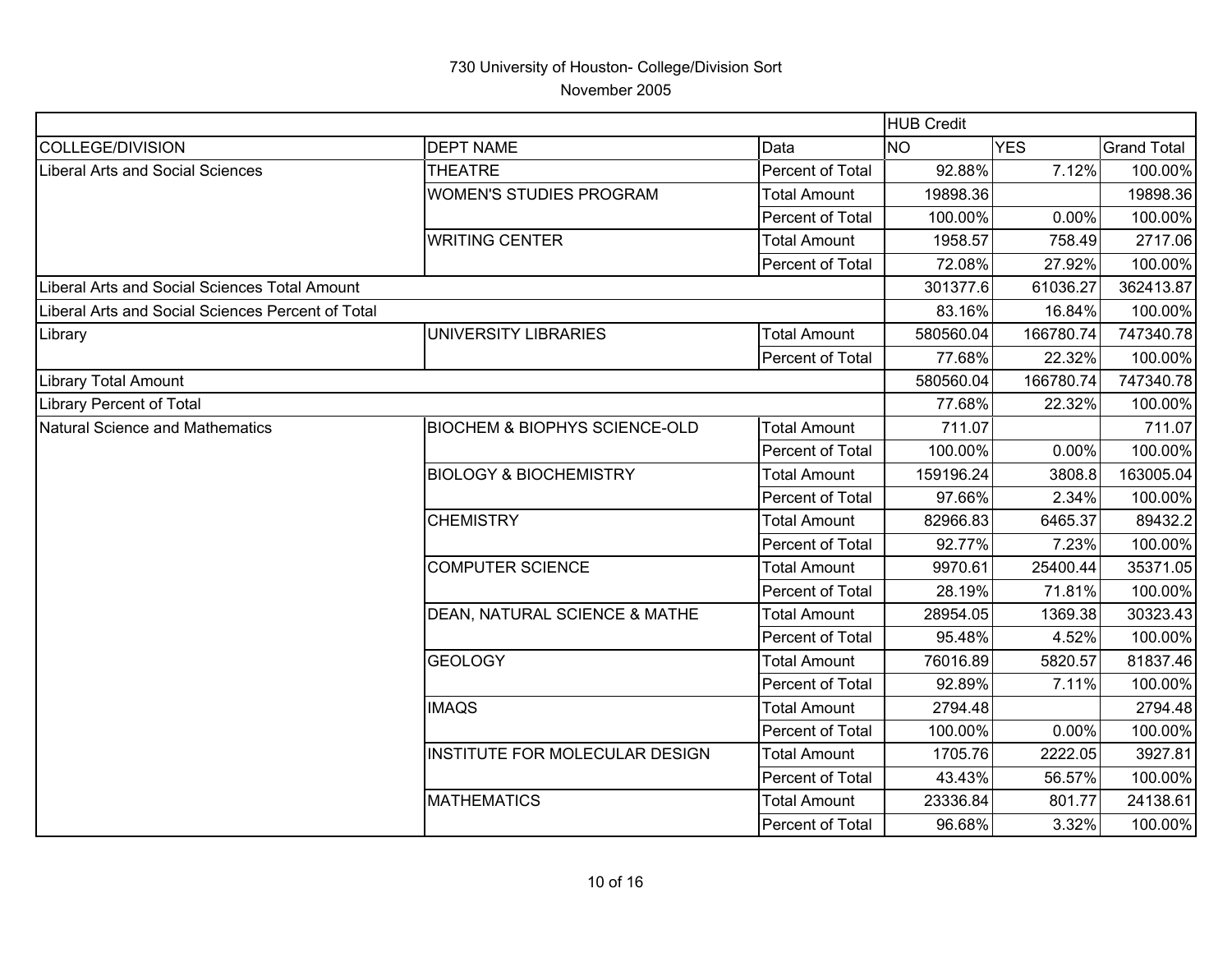| <b>DEPT NAME</b><br>Data<br><b>NO</b><br><b>YES</b><br><b>Grand Total</b><br><b>PHYSICS</b><br><b>Total Amount</b><br>67556.52<br>7030.3<br>Percent of Total<br>90.57%<br>9.43%<br>52918.68<br>Natural Science and Mathematics Total Amount<br>453209.29<br>Natural Science and Mathematics Percent of Total<br>89.54%<br>10.46%<br>24467.52<br><b>DEAN, OPTOMETRY</b><br><b>Total Amount</b><br>76481.22<br>75.76%<br>Percent of Total<br>24.24%<br><b>OPT VISION SCIENCES</b><br>2899.35<br><b>Total Amount</b><br>36427.61<br>7.37%<br>Percent of Total<br>92.63%<br><b>OPTOMETRY CLINIC</b><br><b>Total Amount</b><br>33471.3<br>5537.92<br>Percent of Total<br>85.80%<br>14.20%<br>146380.13<br>32904.79<br>81.65%<br>18.35%<br>8588.67<br><b>CLINICAL PHARMACY &amp; ADMINISTRA</b><br><b>Total Amount</b><br>Percent of Total<br>100.00%<br>0.00%<br><b>DEAN, PHARMACY</b><br><b>Total Amount</b><br>78137.51<br>6841.69<br>91.95%<br>8.05%<br>Percent of Total<br><b>INSTITUTE FOR DRUG EDUCATION</b><br><b>Total Amount</b><br>915.34<br>Percent of Total<br>100.00%<br>0.00%<br>PHARMACOLOGICAL & PHARMACEUTIC<br><b>Total Amount</b><br>59618.55<br>2679.55<br>95.70%<br>4.30%<br>Percent of Total<br>147260.07<br>9521.24<br>93.93%<br>6.07%<br><b>AFFIRMATIVE ACTION</b><br>1511.84<br><b>Total Amount</b><br>334.16<br>Percent of Total<br>18.10%<br>81.90%<br><b>CONTRACTS ADMINISTRATION</b><br><b>Total Amount</b><br>341.07<br>0.00%<br>Percent of Total<br>100.00%<br>6497.19<br><b>INTERCOLLEGIATE ATHLETICS</b><br><b>Total Amount</b><br>317380.33<br><b>Percent of Total</b><br>97.99%<br>2.01%<br>OFFICE OF SPECIAL EVENTS<br>63397.77<br>6432.84<br><b>Total Amount</b> |                                 |  | <b>HUB Credit</b> |           |
|--------------------------------------------------------------------------------------------------------------------------------------------------------------------------------------------------------------------------------------------------------------------------------------------------------------------------------------------------------------------------------------------------------------------------------------------------------------------------------------------------------------------------------------------------------------------------------------------------------------------------------------------------------------------------------------------------------------------------------------------------------------------------------------------------------------------------------------------------------------------------------------------------------------------------------------------------------------------------------------------------------------------------------------------------------------------------------------------------------------------------------------------------------------------------------------------------------------------------------------------------------------------------------------------------------------------------------------------------------------------------------------------------------------------------------------------------------------------------------------------------------------------------------------------------------------------------------------------------------------------------------------------------------------------------------------------------|---------------------------------|--|-------------------|-----------|
|                                                                                                                                                                                                                                                                                                                                                                                                                                                                                                                                                                                                                                                                                                                                                                                                                                                                                                                                                                                                                                                                                                                                                                                                                                                                                                                                                                                                                                                                                                                                                                                                                                                                                                  | COLLEGE/DIVISION                |  |                   |           |
|                                                                                                                                                                                                                                                                                                                                                                                                                                                                                                                                                                                                                                                                                                                                                                                                                                                                                                                                                                                                                                                                                                                                                                                                                                                                                                                                                                                                                                                                                                                                                                                                                                                                                                  | Natural Science and Mathematics |  |                   | 74586.82  |
|                                                                                                                                                                                                                                                                                                                                                                                                                                                                                                                                                                                                                                                                                                                                                                                                                                                                                                                                                                                                                                                                                                                                                                                                                                                                                                                                                                                                                                                                                                                                                                                                                                                                                                  |                                 |  |                   | 100.00%   |
|                                                                                                                                                                                                                                                                                                                                                                                                                                                                                                                                                                                                                                                                                                                                                                                                                                                                                                                                                                                                                                                                                                                                                                                                                                                                                                                                                                                                                                                                                                                                                                                                                                                                                                  |                                 |  |                   | 506127.97 |
|                                                                                                                                                                                                                                                                                                                                                                                                                                                                                                                                                                                                                                                                                                                                                                                                                                                                                                                                                                                                                                                                                                                                                                                                                                                                                                                                                                                                                                                                                                                                                                                                                                                                                                  |                                 |  |                   | 100.00%   |
|                                                                                                                                                                                                                                                                                                                                                                                                                                                                                                                                                                                                                                                                                                                                                                                                                                                                                                                                                                                                                                                                                                                                                                                                                                                                                                                                                                                                                                                                                                                                                                                                                                                                                                  | Optometry                       |  |                   | 100948.74 |
|                                                                                                                                                                                                                                                                                                                                                                                                                                                                                                                                                                                                                                                                                                                                                                                                                                                                                                                                                                                                                                                                                                                                                                                                                                                                                                                                                                                                                                                                                                                                                                                                                                                                                                  |                                 |  |                   | 100.00%   |
|                                                                                                                                                                                                                                                                                                                                                                                                                                                                                                                                                                                                                                                                                                                                                                                                                                                                                                                                                                                                                                                                                                                                                                                                                                                                                                                                                                                                                                                                                                                                                                                                                                                                                                  |                                 |  |                   | 39326.96  |
|                                                                                                                                                                                                                                                                                                                                                                                                                                                                                                                                                                                                                                                                                                                                                                                                                                                                                                                                                                                                                                                                                                                                                                                                                                                                                                                                                                                                                                                                                                                                                                                                                                                                                                  |                                 |  |                   | 100.00%   |
|                                                                                                                                                                                                                                                                                                                                                                                                                                                                                                                                                                                                                                                                                                                                                                                                                                                                                                                                                                                                                                                                                                                                                                                                                                                                                                                                                                                                                                                                                                                                                                                                                                                                                                  |                                 |  |                   | 39009.22  |
|                                                                                                                                                                                                                                                                                                                                                                                                                                                                                                                                                                                                                                                                                                                                                                                                                                                                                                                                                                                                                                                                                                                                                                                                                                                                                                                                                                                                                                                                                                                                                                                                                                                                                                  |                                 |  |                   | 100.00%   |
|                                                                                                                                                                                                                                                                                                                                                                                                                                                                                                                                                                                                                                                                                                                                                                                                                                                                                                                                                                                                                                                                                                                                                                                                                                                                                                                                                                                                                                                                                                                                                                                                                                                                                                  | Optometry Total Amount          |  |                   | 179284.92 |
|                                                                                                                                                                                                                                                                                                                                                                                                                                                                                                                                                                                                                                                                                                                                                                                                                                                                                                                                                                                                                                                                                                                                                                                                                                                                                                                                                                                                                                                                                                                                                                                                                                                                                                  | Optometry Percent of Total      |  |                   | 100.00%   |
|                                                                                                                                                                                                                                                                                                                                                                                                                                                                                                                                                                                                                                                                                                                                                                                                                                                                                                                                                                                                                                                                                                                                                                                                                                                                                                                                                                                                                                                                                                                                                                                                                                                                                                  | Pharmacy                        |  |                   | 8588.67   |
|                                                                                                                                                                                                                                                                                                                                                                                                                                                                                                                                                                                                                                                                                                                                                                                                                                                                                                                                                                                                                                                                                                                                                                                                                                                                                                                                                                                                                                                                                                                                                                                                                                                                                                  |                                 |  |                   | 100.00%   |
|                                                                                                                                                                                                                                                                                                                                                                                                                                                                                                                                                                                                                                                                                                                                                                                                                                                                                                                                                                                                                                                                                                                                                                                                                                                                                                                                                                                                                                                                                                                                                                                                                                                                                                  |                                 |  |                   | 84979.2   |
|                                                                                                                                                                                                                                                                                                                                                                                                                                                                                                                                                                                                                                                                                                                                                                                                                                                                                                                                                                                                                                                                                                                                                                                                                                                                                                                                                                                                                                                                                                                                                                                                                                                                                                  |                                 |  |                   | 100.00%   |
|                                                                                                                                                                                                                                                                                                                                                                                                                                                                                                                                                                                                                                                                                                                                                                                                                                                                                                                                                                                                                                                                                                                                                                                                                                                                                                                                                                                                                                                                                                                                                                                                                                                                                                  |                                 |  |                   | 915.34    |
|                                                                                                                                                                                                                                                                                                                                                                                                                                                                                                                                                                                                                                                                                                                                                                                                                                                                                                                                                                                                                                                                                                                                                                                                                                                                                                                                                                                                                                                                                                                                                                                                                                                                                                  |                                 |  |                   | 100.00%   |
|                                                                                                                                                                                                                                                                                                                                                                                                                                                                                                                                                                                                                                                                                                                                                                                                                                                                                                                                                                                                                                                                                                                                                                                                                                                                                                                                                                                                                                                                                                                                                                                                                                                                                                  |                                 |  |                   | 62298.1   |
|                                                                                                                                                                                                                                                                                                                                                                                                                                                                                                                                                                                                                                                                                                                                                                                                                                                                                                                                                                                                                                                                                                                                                                                                                                                                                                                                                                                                                                                                                                                                                                                                                                                                                                  |                                 |  |                   | 100.00%   |
|                                                                                                                                                                                                                                                                                                                                                                                                                                                                                                                                                                                                                                                                                                                                                                                                                                                                                                                                                                                                                                                                                                                                                                                                                                                                                                                                                                                                                                                                                                                                                                                                                                                                                                  | Pharmacy Total Amount           |  |                   | 156781.31 |
|                                                                                                                                                                                                                                                                                                                                                                                                                                                                                                                                                                                                                                                                                                                                                                                                                                                                                                                                                                                                                                                                                                                                                                                                                                                                                                                                                                                                                                                                                                                                                                                                                                                                                                  | Pharmacy Percent of Total       |  |                   | 100.00%   |
|                                                                                                                                                                                                                                                                                                                                                                                                                                                                                                                                                                                                                                                                                                                                                                                                                                                                                                                                                                                                                                                                                                                                                                                                                                                                                                                                                                                                                                                                                                                                                                                                                                                                                                  | President                       |  |                   | 1846      |
|                                                                                                                                                                                                                                                                                                                                                                                                                                                                                                                                                                                                                                                                                                                                                                                                                                                                                                                                                                                                                                                                                                                                                                                                                                                                                                                                                                                                                                                                                                                                                                                                                                                                                                  |                                 |  |                   | 100.00%   |
|                                                                                                                                                                                                                                                                                                                                                                                                                                                                                                                                                                                                                                                                                                                                                                                                                                                                                                                                                                                                                                                                                                                                                                                                                                                                                                                                                                                                                                                                                                                                                                                                                                                                                                  |                                 |  |                   | 341.07    |
|                                                                                                                                                                                                                                                                                                                                                                                                                                                                                                                                                                                                                                                                                                                                                                                                                                                                                                                                                                                                                                                                                                                                                                                                                                                                                                                                                                                                                                                                                                                                                                                                                                                                                                  |                                 |  |                   | 100.00%   |
|                                                                                                                                                                                                                                                                                                                                                                                                                                                                                                                                                                                                                                                                                                                                                                                                                                                                                                                                                                                                                                                                                                                                                                                                                                                                                                                                                                                                                                                                                                                                                                                                                                                                                                  |                                 |  |                   | 323877.52 |
|                                                                                                                                                                                                                                                                                                                                                                                                                                                                                                                                                                                                                                                                                                                                                                                                                                                                                                                                                                                                                                                                                                                                                                                                                                                                                                                                                                                                                                                                                                                                                                                                                                                                                                  |                                 |  |                   | 100.00%   |
|                                                                                                                                                                                                                                                                                                                                                                                                                                                                                                                                                                                                                                                                                                                                                                                                                                                                                                                                                                                                                                                                                                                                                                                                                                                                                                                                                                                                                                                                                                                                                                                                                                                                                                  |                                 |  |                   | 69830.61  |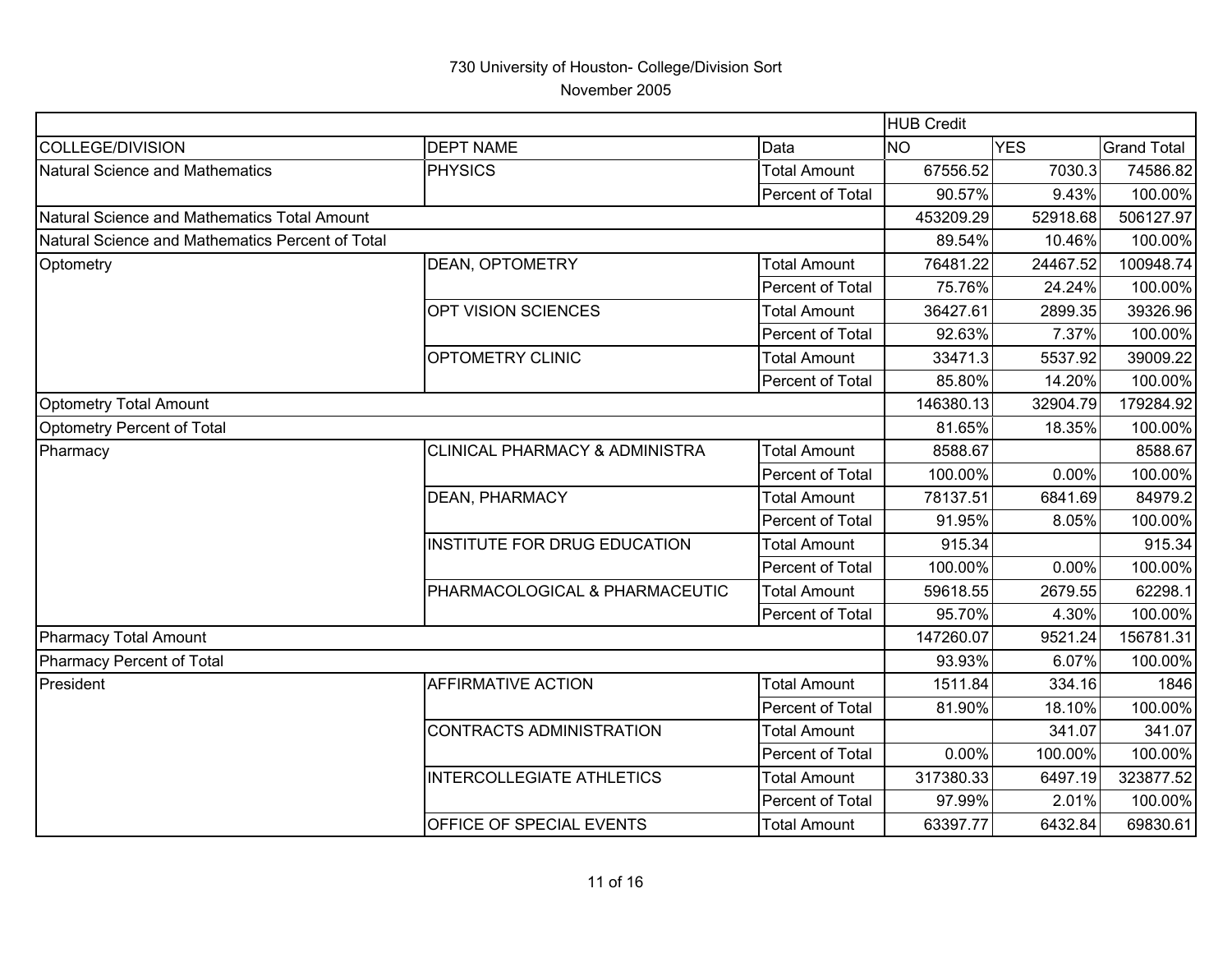|                                    |                                    |                     | <b>HUB Credit</b> |            |                    |
|------------------------------------|------------------------------------|---------------------|-------------------|------------|--------------------|
| COLLEGE/DIVISION                   | <b>DEPT NAME</b>                   | Data                | <b>NO</b>         | <b>YES</b> | <b>Grand Total</b> |
| President                          | OFFICE OF SPECIAL EVENTS           | Percent of Total    | 90.79%            | 9.21%      | 100.00%            |
|                                    | <b>PRESIDENT</b>                   | <b>Total Amount</b> | 206.58            | 1065.09    | 1271.67            |
|                                    |                                    | Percent of Total    | 16.24%            | 83.76%     | 100.00%            |
|                                    | <b>STAFF COUNCIL</b>               | <b>Total Amount</b> | 319.93            |            | 319.93             |
|                                    |                                    | Percent of Total    | 100.00%           | 0.00%      | 100.00%            |
| <b>President Total Amount</b>      |                                    |                     | 382816.45         | 14670.35   | 397486.8           |
| <b>IPresident Percent of Total</b> |                                    |                     | 96.31%            | 3.69%      | 100.00%            |
| Research                           | ALLIED GEOPHYSICAL LABORATORIE     | <b>Total Amount</b> | 75.24             |            | 75.24              |
|                                    |                                    | Percent of Total    | 100.00%           | 0.00%      | 100.00%            |
|                                    | ANIMAL CARE OPERATIONS             | <b>Total Amount</b> | 30421.01          | 1666.83    | 32087.84           |
|                                    |                                    | Percent of Total    | 94.81%            | 5.19%      | 100.00%            |
|                                    | CENTER FOR ADVANCED MATERIALS      | Total Amount        | 5512.33           | 1877.66    | 7389.99            |
|                                    |                                    | Percent of Total    | 74.59%            | 25.41%     | 100.00%            |
|                                    | <b>GRANTS AND CONTRACTS</b>        | <b>Total Amount</b> | 1268.58           |            | 1268.58            |
|                                    |                                    | Percent of Total    | 100.00%           | 0.00%      | 100.00%            |
|                                    | HOUSTON COASTAL CENTER             | <b>Total Amount</b> | 87.33             |            | 87.33              |
|                                    |                                    | Percent of Total    | 100.00%           | 0.00%      | 100.00%            |
|                                    | <b>INSTITUTE FOR SPACE SYSTEMS</b> | <b>Total Amount</b> | 782               |            | 782                |
|                                    |                                    | Percent of Total    | 100.00%           | 0.00%      | 100.00%            |
|                                    | MAT. RES. SCI & ENGR. CTR          | <b>Total Amount</b> | 8238.29           |            | 8238.29            |
|                                    |                                    | Percent of Total    | 100.00%           | 0.00%      | 100.00%            |
|                                    | OFFICE OF TECHNOLOGY MANAGEMEN     | Total Amount        | 1356.06           | 65.43      | 1421.49            |
|                                    |                                    | Percent of Total    | 95.40%            | 4.60%      | 100.00%            |
|                                    | <b>RESEARCH</b>                    | <b>Total Amount</b> | 1230.02           | 1646.62    | 2876.64            |
|                                    |                                    | Percent of Total    | 42.76%            | 57.24%     | 100.00%            |
|                                    | RESEARCH FINANCIAL SERVICES        | <b>Total Amount</b> | 56.16             | 608.15     | 664.31             |
|                                    |                                    | Percent of Total    | 8.45%             | 91.55%     | 100.00%            |
|                                    | <b>RESEARCH INFORMATION CENTER</b> | <b>Total Amount</b> | 5048.85           | 83.41      | 5132.26            |
|                                    |                                    | Percent of Total    | 98.37%            | 1.63%      | 100.00%            |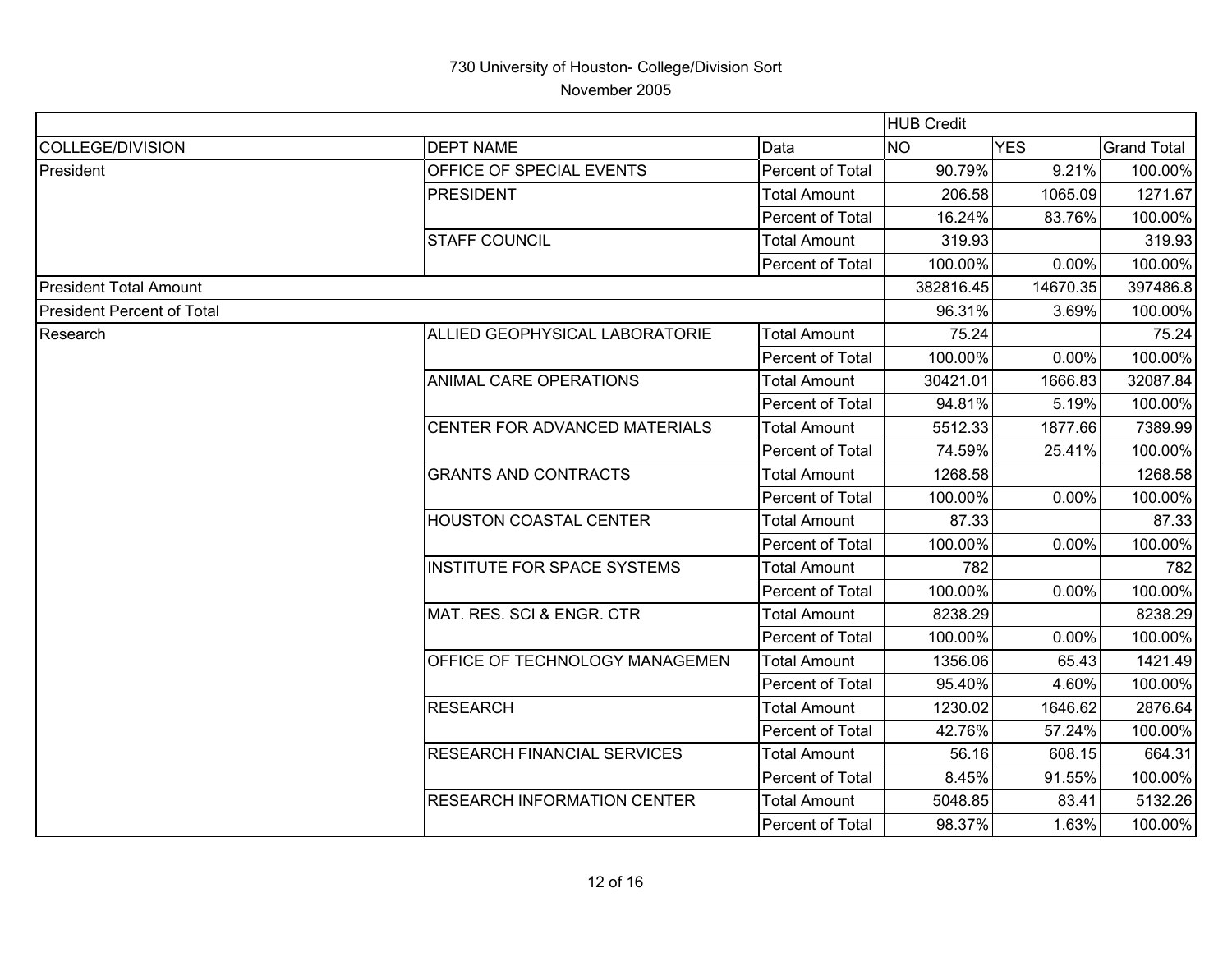|                           |                                          | <b>HUB Credit</b>       |           |            |                    |
|---------------------------|------------------------------------------|-------------------------|-----------|------------|--------------------|
| COLLEGE/DIVISION          | <b>DEPT NAME</b>                         | Data                    | <b>NO</b> | <b>YES</b> | <b>Grand Total</b> |
| Research                  | <b>RESEARCH POLICIES/COMP/COMMITT</b>    | <b>Total Amount</b>     | 91        | 762.5      | 853.5              |
|                           |                                          | <b>Percent of Total</b> | 10.66%    | 89.34%     | 100.00%            |
|                           | <b>SPACE VACUUM EPITAXY CENTER</b>       | <b>Total Amount</b>     | 3572.76   |            | 3572.76            |
|                           |                                          | <b>Percent of Total</b> | 100.00%   | 0.00%      | 100.00%            |
|                           | <b>SUPER CONDUCT &amp; ADV MATERIALS</b> | <b>Total Amount</b>     | 25616.33  |            | 25616.33           |
|                           |                                          | Percent of Total        | 100.00%   | 0.00%      | 100.00%            |
|                           | <b>TCSUH</b>                             | <b>Total Amount</b>     | 25033.8   | 6717.86    | 31751.66           |
|                           |                                          | Percent of Total        | 78.84%    | 21.16%     | 100.00%            |
|                           | <b>TIMES</b>                             | Total Amount            | 30308.12  | 887.32     | 31195.44           |
|                           |                                          | Percent of Total        | 97.16%    | 2.84%      | 100.00%            |
|                           | TX LEARNING/COMPUTATIONAL CTR            | <b>Total Amount</b>     | 38304.87  | 5196.91    | 43501.78           |
|                           |                                          | Percent of Total        | 88.05%    | 11.95%     | 100.00%            |
| Research Total Amount     |                                          |                         | 177002.75 | 19512.69   | 196515.44          |
| Research Percent of Total |                                          |                         | 90.07%    | 9.93%      | 100.00%            |
| <b>Student Affairs</b>    | <b>CAMPUS ACTIVITIES</b>                 | <b>Total Amount</b>     | 22482.26  | 640.28     | 23122.54           |
|                           |                                          | <b>Percent of Total</b> | 97.23%    | 2.77%      | 100.00%            |
|                           | <b>CAMPUS RECREATION</b>                 | <b>Total Amount</b>     | 23695.29  | 5094.27    | 28789.56           |
|                           |                                          | <b>Percent of Total</b> | 82.31%    | 17.69%     | 100.00%            |
|                           | CENTER FOR STUDENTS W/DISABILI           | Total Amount            | 41227     | 1810.87    | 43037.87           |
|                           |                                          | Percent of Total        | 95.79%    | 4.21%      | 100.00%            |
|                           | <b>CHILD CARE CENTER</b>                 | <b>Total Amount</b>     | 5544.39   | 641.56     | 6185.95            |
|                           |                                          | <b>Percent of Total</b> | 89.63%    | 10.37%     | 100.00%            |
|                           | <b>COUNSELING AND PSYCH SVCS</b>         | <b>Total Amount</b>     | 1395.29   | 846.96     | 2242.25            |
|                           |                                          | Percent of Total        | 62.23%    | 37.77%     | 100.00%            |
|                           | <b>CULLEN PERFORMANCE HALL</b>           | <b>Total Amount</b>     | 8479.63   | 150.64     | 8630.27            |
|                           |                                          | Percent of Total        | 98.25%    | 1.75%      | 100.00%            |
|                           | <b>DEAN OF STUDENTS</b>                  | Total Amount            | 1335.09   | 26.22      | 1361.31            |
|                           |                                          | Percent of Total        | 98.07%    | 1.93%      | 100.00%            |
|                           | INT'L STUDENT & SCHOLAR SERVIC           | <b>Total Amount</b>     | 803.1     |            | 803.1              |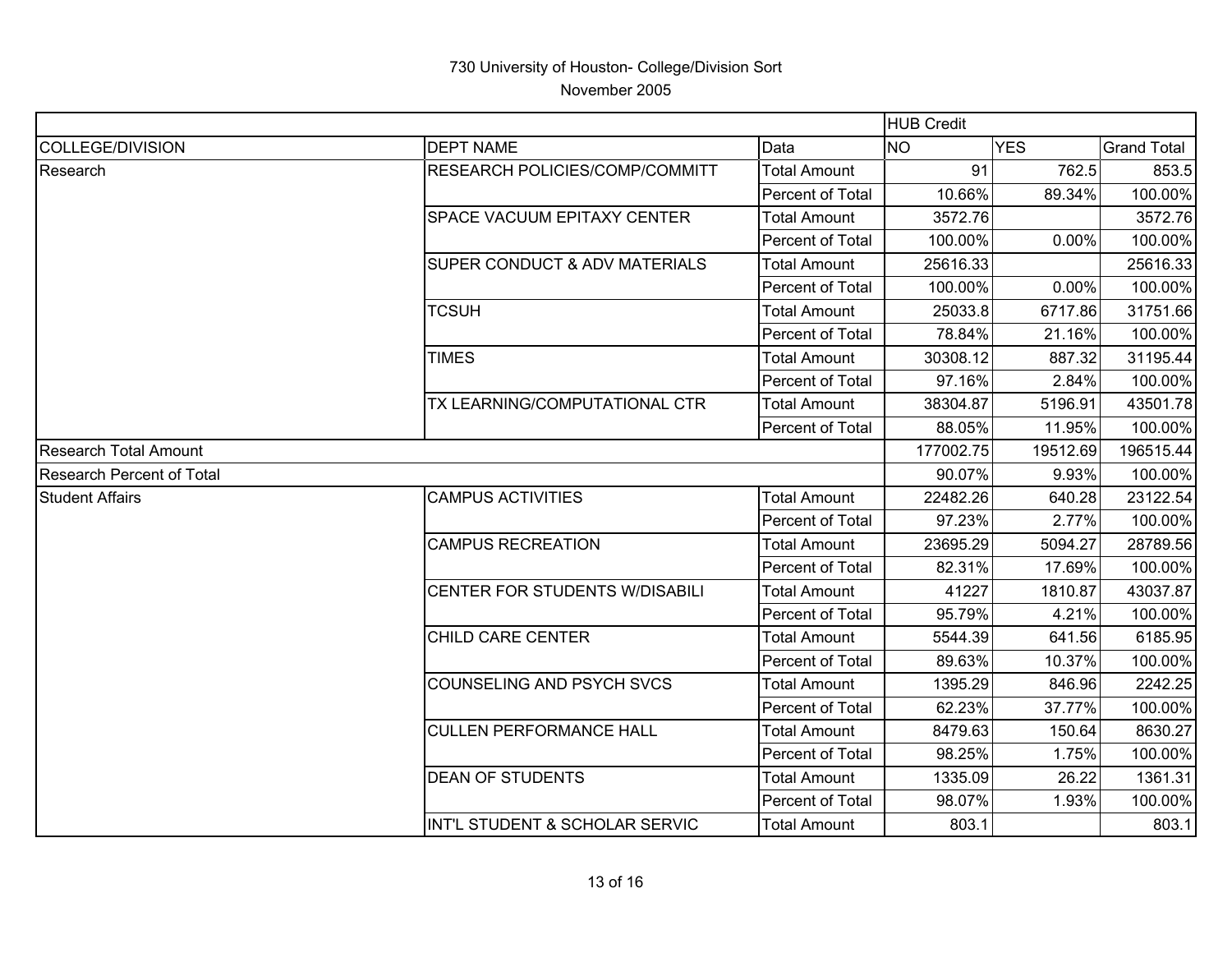|                                     |                                       |                     | <b>HUB Credit</b> |            |                    |
|-------------------------------------|---------------------------------------|---------------------|-------------------|------------|--------------------|
| COLLEGE/DIVISION                    | <b>DEPT NAME</b>                      | Data                | <b>NO</b>         | <b>YES</b> | <b>Grand Total</b> |
| <b>Student Affairs</b>              | INT'L STUDENT & SCHOLAR SERVIC        | Percent of Total    | 100.00%           | 0.00%      | 100.00%            |
|                                     | <b>RELIGION CENTER</b>                | <b>Total Amount</b> |                   | 40.26      | 40.26              |
|                                     |                                       | Percent of Total    | 0.00%             | 100.00%    | 100.00%            |
|                                     | <b>RESIDENTIAL LIFE &amp; HOUSING</b> | <b>Total Amount</b> | 45434.33          | 6675.54    | 52109.87           |
|                                     |                                       | Percent of Total    | 87.19%            | 12.81%     | 100.00%            |
|                                     | <b>STUDENT AFFAIRS</b>                | <b>Total Amount</b> | 4166.86           | 774.39     | 4941.25            |
|                                     |                                       | Percent of Total    | 84.33%            | 15.67%     | 100.00%            |
|                                     | <b>STUDENT HEALTH CENTER</b>          | <b>Total Amount</b> | 14072.67          | 25482.6    | 39555.27           |
|                                     |                                       | Percent of Total    | 35.58%            | 64.42%     | 100.00%            |
|                                     | <b>STUDENT PHARMACY</b>               | <b>Total Amount</b> | 939               |            | 939                |
|                                     |                                       | Percent of Total    | 100.00%           | 0.00%      | 100.00%            |
|                                     | <b>STUDENT PUBLICATIONS</b>           | <b>Total Amount</b> | 1062              | 814.36     | 1876.36            |
|                                     |                                       | Percent of Total    | 56.60%            | 43.40%     | 100.00%            |
|                                     | UNIVERSITY CAREER SERVICES            | <b>Total Amount</b> | 1188.3            | 2059       | 3247.3             |
|                                     |                                       | Percent of Total    | 36.59%            | 63.41%     | 100.00%            |
|                                     | UNIVERSITY CENTER                     | <b>Total Amount</b> | 44116.65          | 4567.63    | 48684.28           |
|                                     |                                       | Percent of Total    | 90.62%            | 9.38%      | 100.00%            |
|                                     | UNIVERSITY TESTING SERVICES           | <b>Total Amount</b> | 17773.26          | 688.66     | 18461.92           |
|                                     |                                       | Percent of Total    | 96.27%            | 3.73%      | 100.00%            |
|                                     | <b>URBAN EXPERIENCE VPSA</b>          | <b>Total Amount</b> | 258.75            |            | 258.75             |
|                                     |                                       | Percent of Total    | 100.00%           | 0.00%      | 100.00%            |
|                                     | <b>VETERAN SERVICES</b>               | <b>Total Amount</b> | 1327.73           | 1227.27    | 2555               |
|                                     |                                       | Percent of Total    | 51.97%            | 48.03%     | 100.00%            |
| <b>Student Affairs Total Amount</b> |                                       | 235301.6            | 51540.51          | 286842.11  |                    |
| Student Affairs Percent of Total    |                                       |                     | 82.03%            | 17.97%     | 100.00%            |
| Technology                          | CENTER FOR TECHNOLOGY LITERACY        | <b>Total Amount</b> | 307.39            |            | 307.39             |
|                                     |                                       | Percent of Total    | 100.00%           | 0.00%      | 100.00%            |
|                                     | DEAN, TECHNOLOGY                      | <b>Total Amount</b> | 14957.72          | 38848.15   | 53805.87           |
|                                     |                                       | Percent of Total    | 27.80%            | 72.20%     | 100.00%            |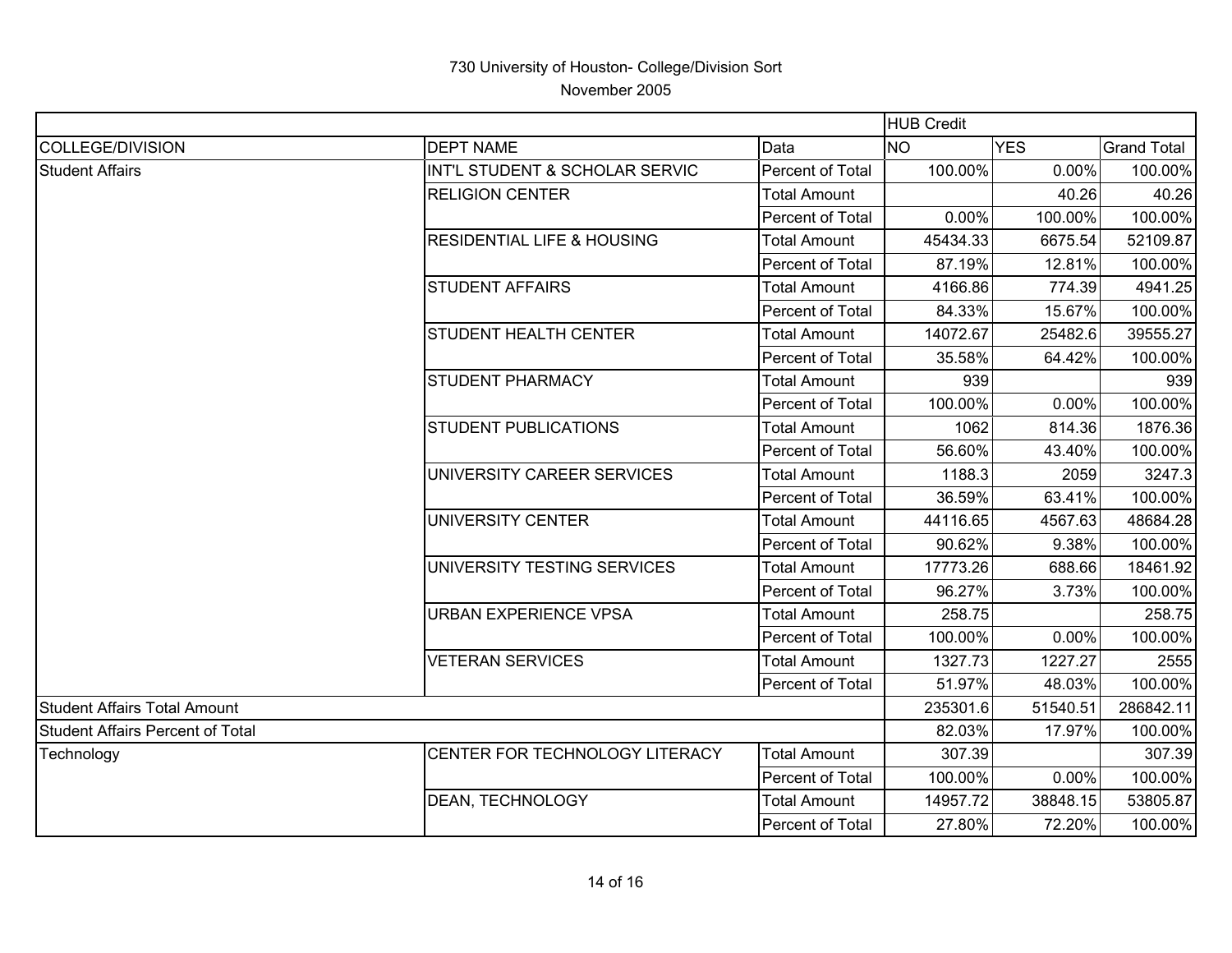|                                |                                         | <b>HUB Credit</b>   |           |            |                    |
|--------------------------------|-----------------------------------------|---------------------|-----------|------------|--------------------|
| COLLEGE/DIVISION               | <b>DEPT NAME</b>                        | Data                | <b>NO</b> | <b>YES</b> | <b>Grand Total</b> |
| Technology                     | <b>ENGINEERING TECHNOLOGY</b>           | <b>Total Amount</b> | 11304.83  | 7448.25    | 18753.08           |
|                                |                                         | Percent of Total    | 60.28%    | 39.72%     | 100.00%            |
|                                | HUMAN DEVELOP AND CONSUMER SCI          | <b>Total Amount</b> | 1365.85   | 137.75     | 1503.6             |
|                                |                                         | Percent of Total    | 90.84%    | 9.16%      | 100.00%            |
|                                | <b>INFORMATION &amp; LOGISTICS TECH</b> | <b>Total Amount</b> | 3239      |            | 3239               |
|                                |                                         | Percent of Total    | 100.00%   | 0.00%      | 100.00%            |
|                                | <b>TMAC</b>                             | <b>Total Amount</b> | 1575.3    | 369.84     | 1945.14            |
|                                |                                         | Percent of Total    | 80.99%    | 19.01%     | 100.00%            |
| <b>Technology Total Amount</b> |                                         |                     | 32750.09  | 46803.99   | 79554.08           |
| Technology Percent of Total    |                                         |                     | 41.17%    | 58.83%     | 100.00%            |
| <b>University Advancement</b>  | <b>ADVANCEMENT INFORMATION SVCS</b>     | <b>Total Amount</b> | 1092.05   | 250.67     | 1342.72            |
|                                |                                         | Percent of Total    | 81.33%    | 18.67%     | 100.00%            |
|                                | <b>ANNUAL GIVING</b>                    | <b>Total Amount</b> | 54070.07  | 79.8       | 54149.87           |
|                                |                                         | Percent of Total    | 99.85%    | 0.15%      | 100.00%            |
|                                | <b>CREATIVE SERVICES</b>                | <b>Total Amount</b> | 13257.2   | 1825.57    | 15082.77           |
|                                |                                         | Percent of Total    | 87.90%    | 12.10%     | 100.00%            |
|                                | <b>DEVELOPMENT</b>                      | <b>Total Amount</b> | 2616.77   | 402.81     | 3019.58            |
|                                |                                         | Percent of Total    | 86.66%    | 13.34%     | 100.00%            |
|                                | DEVELOPMENT RESEARCH                    | <b>Total Amount</b> | 998.3     |            | 998.3              |
|                                |                                         | Percent of Total    | 100.00%   | 0.00%      | 100.00%            |
|                                | <b>DONOR &amp; ALUMNI RECORDS</b>       | <b>Total Amount</b> | 8152.73   | 643.71     | 8796.44            |
|                                |                                         | Percent of Total    | 92.68%    | 7.32%      | 100.00%            |
|                                | <b>EXTERNAL COMMUNICATIONS</b>          | <b>Total Amount</b> | 70.13     |            | 70.13              |
|                                |                                         | Percent of Total    | 100.00%   | 0.00%      | 100.00%            |
|                                | INTERNAL COMMUNICATIONS                 | <b>Total Amount</b> | 2478.42   | 144.69     | 2623.11            |
|                                |                                         | Percent of Total    | 94.48%    | 5.52%      | 100.00%            |
|                                | <b>MARKETING</b>                        | <b>Total Amount</b> | 385.23    | 101.77     | 487                |
|                                |                                         | Percent of Total    | 79.10%    | 20.90%     | 100.00%            |
|                                | <b>PLANNED GIVING</b>                   | <b>Total Amount</b> | 2593.66   | 3136.91    | 5730.57            |